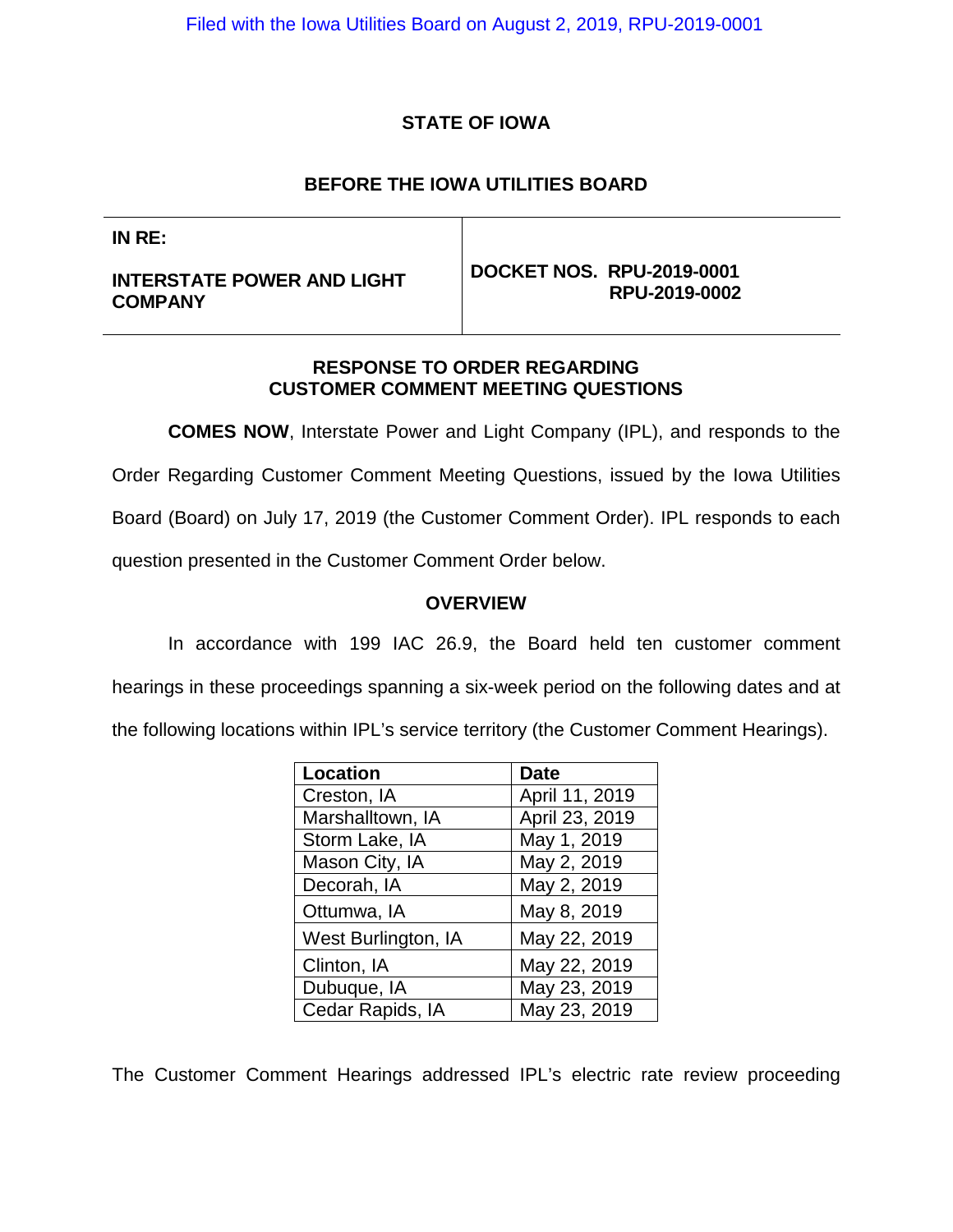(Docket No. RPU-2019-0001) and natural gas rate review proceeding (Docket No. RPU-2019-0002).

During each of the Customer Comment Hearings, IPL appreciated the opportunity to talk with customers about IPL's proposal for a set of integrated customer investments and rate options that will prepare IPL and its customers for the future. Customer preferences and the energy industry are both changing. Customers want more of their energy to come from clean, renewable sources; want more energy choices that are affordable and sustainable; and want more control over their energy bills.

As discussed during the Customer Comment Hearings, IPL's investments directly respond to those changing customer preferences and reflect widely-accepted industry practice. IPL is continuing to transition its generating fleet to cleaner, more cost-effective sources of energy and capacity, including the addition of 1,000 megawatts (MW) of wind generation that will produce substantial economic benefits for IPL's customers and Iowa's communities, and which will help enable a 40 percent reduction in carbon emissions by 2030 and an 80 percent reduction by 2050. And, IPL is investing in Advanced Metering Infrastructure (AMI) for its more than 700,000 electric and natural gas customers, which will improve service and reduce customer costs. IPL is also investing in its energy grid to maintain high levels of reliability and to integrate increasing levels of customer-owned generation like rooftop solar, accommodate growing demand for electric vehicles, and take advantage of emerging technologies like battery storage.

IPL is able to deliver these customer investments with a projected overall increase in total retail electric rates of just two percent in 2019 and five percent in 2020. IPL has worked diligently to control customer costs by executing projects substantially

- 2 -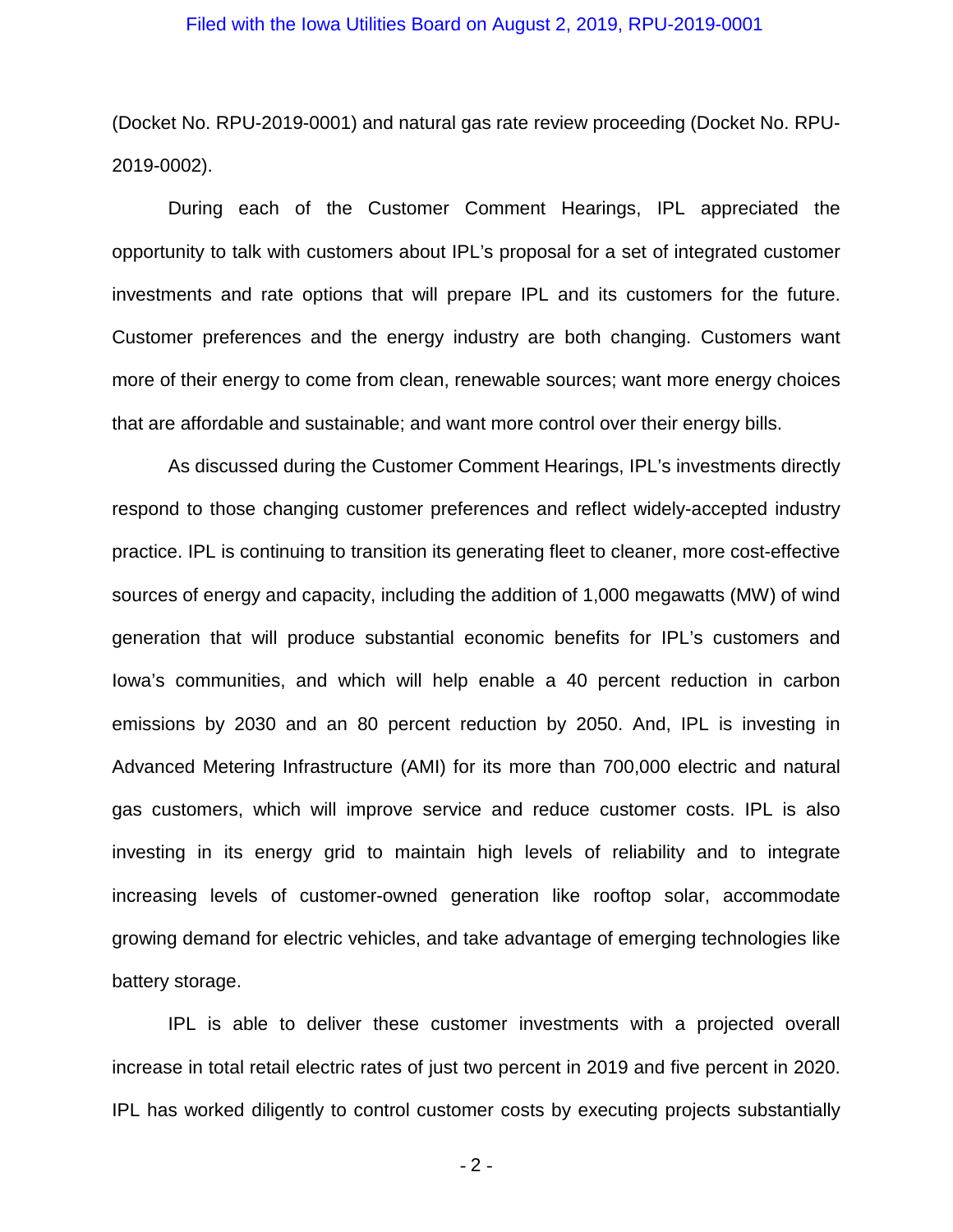below budget; delivering fuel cost savings from added wind generation; pursuing tax strategies for the benefit of customers; and reducing and managing operation and maintenance costs.

In addition to the customer value provided by these investments, IPL is proposing rate options and customer energy choices like Alliant Energy's Community Solar Program, Customer-Hosted Renewable Solutions Program, Renewable Energy Partners Program, and the Fixed Amount Bill Program that are intended to enhance affordability, increase access to clean energy, and allow customers more control over their energy bills.

With respect to IPL's natural gas service, IPL's currently ongoing and planned investments in 2019 and 2020, respectively, ensure the continued safety and reliability of IPL's natural gas service for its customers. Those investments include replacement of aging materials, installation of new inspection and safety equipment, and the upgrade of existing pipelines for more reliable and expanded service. IPL is also proposing a Renewable Natural Gas (RG) Tariff Option to support customers seeking to distribute and market RG to third-party buyers by injecting it into IPL's gas distribution system. This will promote renewable energy and economic development by leveraging the strength of Iowa's agricultural industry.

At each Customer Comment Hearing, IPL responded to a wide range of questions from attendees regarding many aspects of IPL's customer service and generation fleet, including many of the proposals directly at issue in these proceedings. Despite its best efforts, IPL was naturally unable to respond, on the record, to each and every question and comment raised. Where possible, IPL representatives spoke further with individual customers and commenters following the hearing in an effort to answer

- 3 -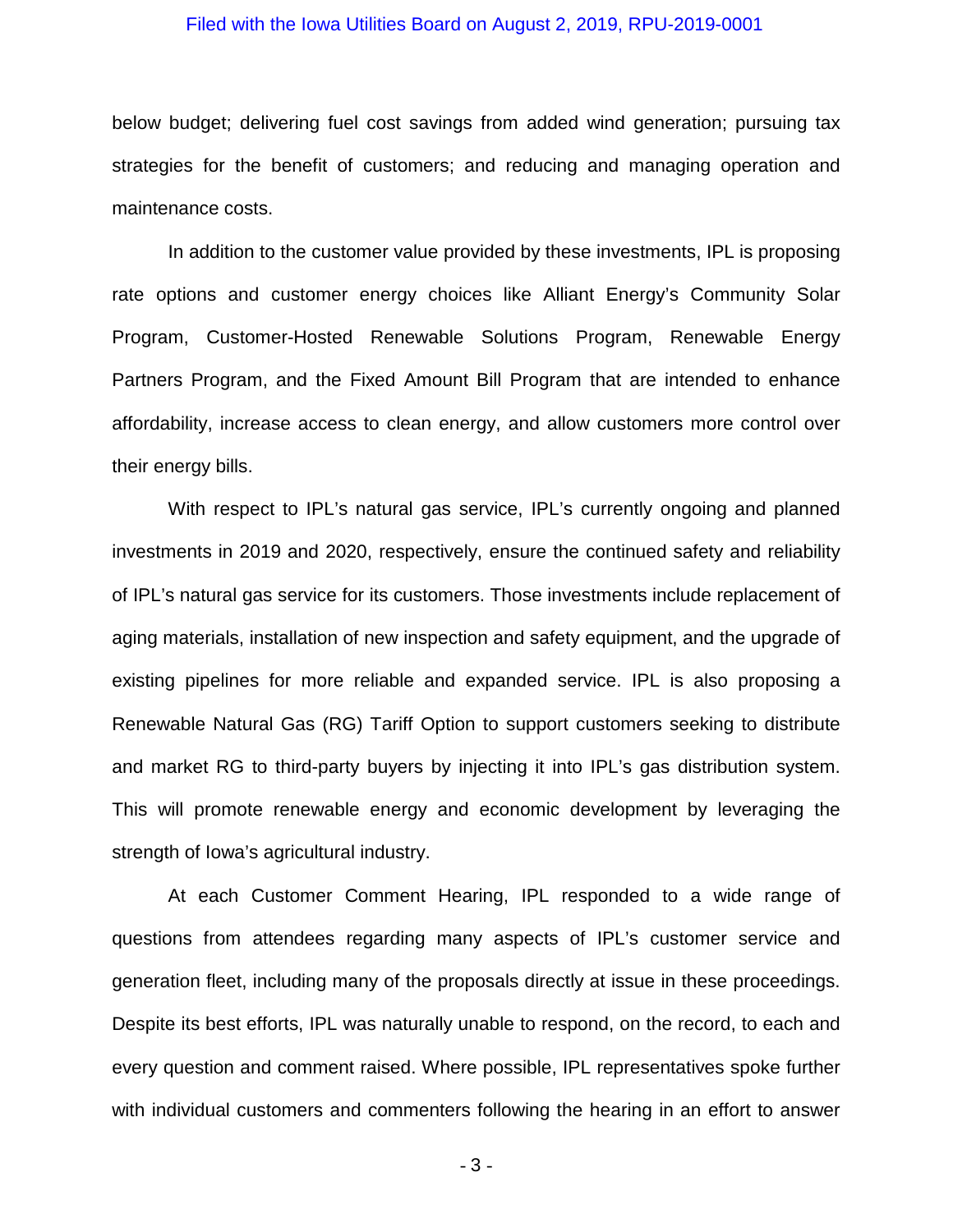additional questions or more fully respond to their comments. To the extent that some questions still remain, as indicated by the Board in the Customer Comment Order, IPL appreciates the opportunity to respond to those questions here and to further describe the costs and benefits of the investments and customer options that are at issue in these proceedings.

## **RESPONSES**

## **Question No. 1:**

What percentage of eligible customers use the budget billing option and what percentage of those do not make their monthly payments on time?

## **IPL Response:**

Budget billing is a free program IPL offers to residential customers. It provides predictable monthly bills and adjusts periodically based on actual usage. While a small percentage of customers may not be eligible for budget billing due to usage requirements, 22 percent of residential customers are on budget billing. Of those residential customers on budget billing, 94.9 percent pay on time based on not having any past due amounts.

## **Question No. 2:**

What percentage of eligible customers are on payment agreements?

## **IPL Response:**

IPL provides customers with the option of paying past-due bills over an extended period of time by establishing a payment arrangement. IPL works with customers to determine a manageable payment amount and schedule based on several factors, including the size of the past due bill, how long the bill has been past due, the customer's payment history, and the reasons the bill is past due. As of July 26, 2019, approximately 13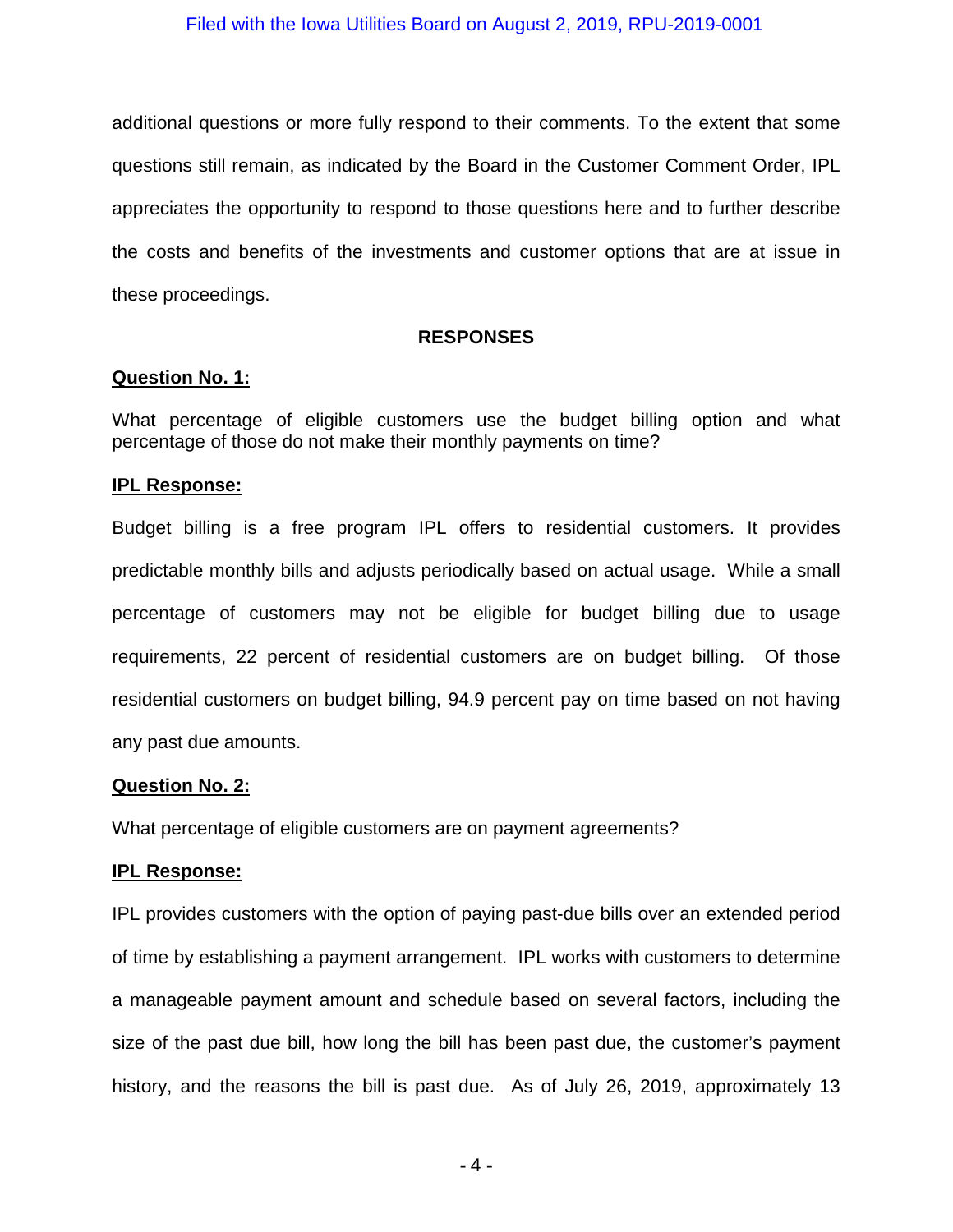percent of residential customers had a past due balance. Of those customers, 41 percent are currently on a payment arrangement.

#### **Question No. 3:**

How many residential customers have all-electric homes?

### **IPL Response:**

IPL has not tracked residential customers with "all-electric" homes; however, IPL has generally assumed that customers who utilize electricity for space heating to be "allelectric." Space heating customers were previously identified in IPL's former billing system, although some of the electric space heating may have been supplementary and not the customer's primary heating system. IPL discontinued the practice of tracking residential customers with electric space heating at the end of 2015 with the implementation of the new billing system. At the end of 2015, approximately 6 percent of residential customers utilized electricity for space heating (23,264 residential electric customers of a total of 400,369 residential customers). In 2018, there were approximately 401,100 residential electric accounts.

### **Question No. 4:**

Has IPL considered a separate residential rate for all-electric homes, particularly during winter months?

#### **IPL Response:**

IPL offers a time-of-use rate to all residential customers. Many of IPL's customers with all-electric homes have found this rate to be advantageous. In general, IPL sets rates based on customer classes who tend to have similar energy use profiles. These rates are based generally on how much energy is consumed rather than how that energy is consumed.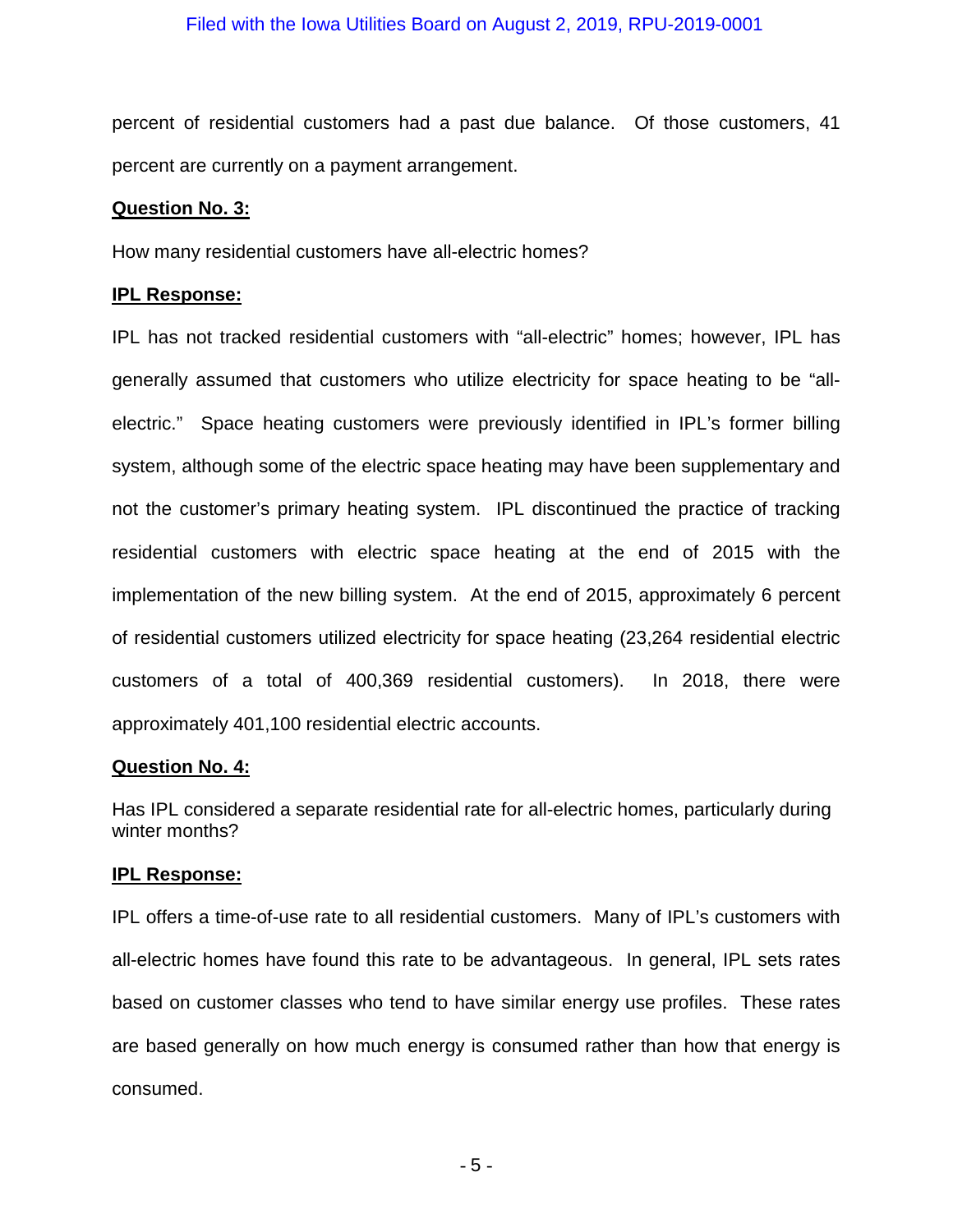# **Question No. 5:**

Are there extra costs associated with credit card payments, and, if so, are those costs paid solely by the customers using credit cards to pay their bills?

# **IPL Response:**

IPL's customers are able to pay their bills through credit cards. Currently, customers who use a credit card to make a payment do so through a third-party vendor (Western Union). In addition to the bill, these customers directly pay a transaction fee that covers the cost of processing the payment.

In this docket, IPL proposes to allow customers to pay with a credit card directly through their AlliantEnergy.com account, similar to how bills are treated in most other industries (e.g., wireless/cell phones, internet and cable television). Under IPL's proposal, the transaction costs would be part of the utility's operating costs and customers paying with credit cards would not be charged a separate transaction fee, similar to how customers paying via Automated Clearing House (ACH), check and other methods are not charged a separate transaction fee.

# **Question No. 6:**

Will IPL seek another rate increase in ten years to cover the maintenance on wind turbines being built as part of this case?

# **IPL Response:**

There are multiple reasons why IPL may, in the future, file a rate review proceeding under Iowa Code section 476.6 to seek an adjustment to customer rates. IPL will determine at a later date, based on all of the facts and circumstances, whether it may need to file a rate review proceeding in ten years. However, as with many forms of renewable energy, the overall cost to operate and maintain wind generation facilities is relatively low compared to the capital cost of constructing those facilities, as well as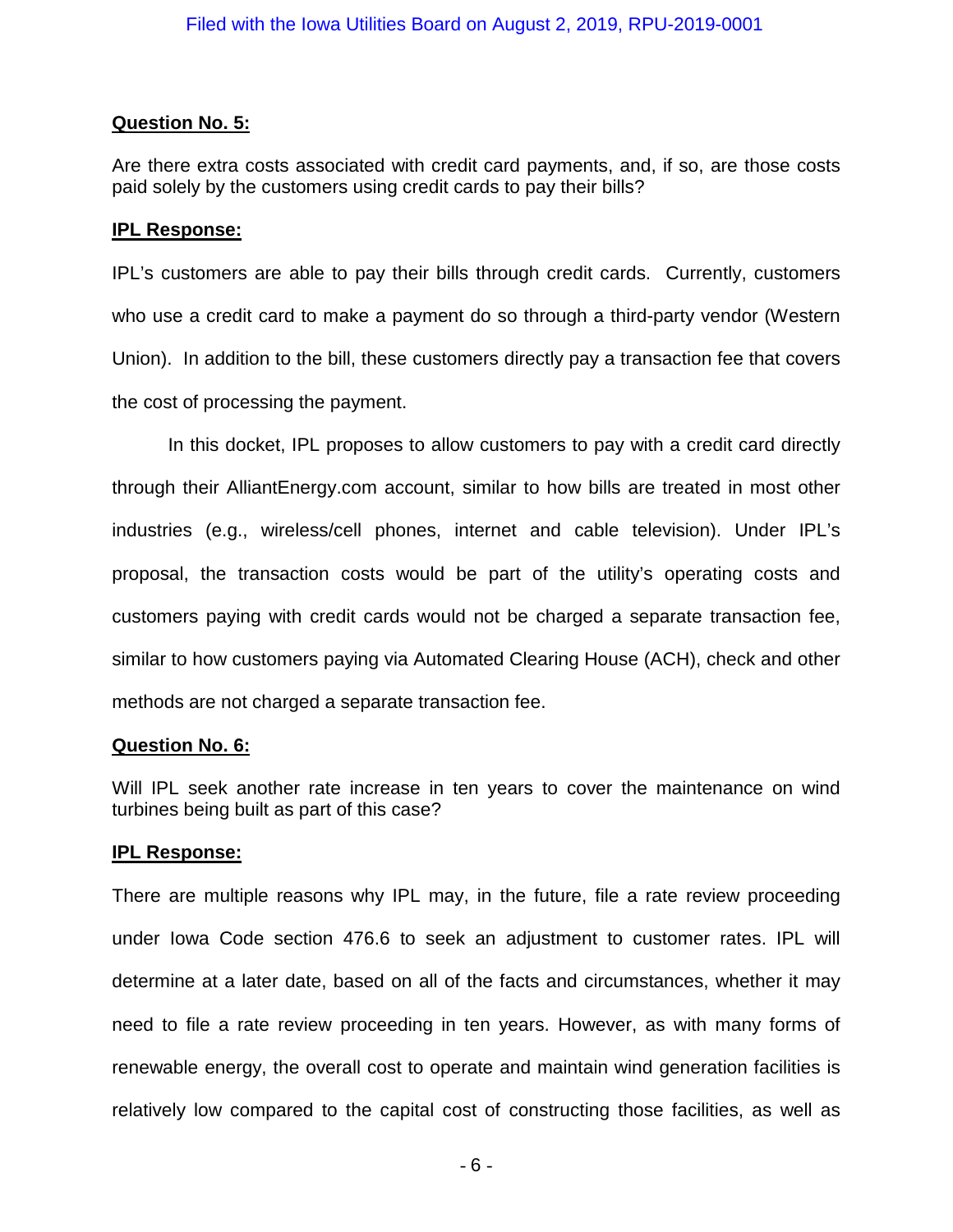compared to the operation and maintenance costs of other types of generating facilities. Therefore, while there may be other reasons for IPL to file a rate review proceeding at some point in the future, barring any currently unforeseen circumstances regarding maintenance costs for IPL's wind generation facilities, it is unlikely that those maintenance costs would significantly drive the need for a rate review proceeding at that time.

#### **Question No. 7:**

What is the cost of the proposed renewable energy rider? Will the rider allow IPL to fix its costs and pass them on to customers?

#### **IPL Response:**

IPL has proposed establishment of a renewable energy rider (RER) in the electric rate review proceeding in order to ensure that all the financial benefits of currently planned and future renewable generation resources accrue to customers while at the same time adhering to the matching principle of aligning the costs and benefits in rates. In order for a renewable energy project to be eligible for inclusion in the renewable energy rider, that project must be subject to advanced ratemaking principles already approved by the Board in a prior proceeding under Iowa Code § 476.53.

In the electric rate review proceeding, IPL has proposed to recover an annualized revenue requirement of approximately \$66 million through the rider in 2020. IPL currently estimates that the new wind generation facilities will provide energy market benefits during each year of operation (for example, an estimated \$62 million in 2020), which will flow through the Energy Adjustment Clause (EAC). In addition to the lower fuel costs that flow through the EAC, customers also benefit from the production tax credits and capacity accreditation values that would flow through the RER.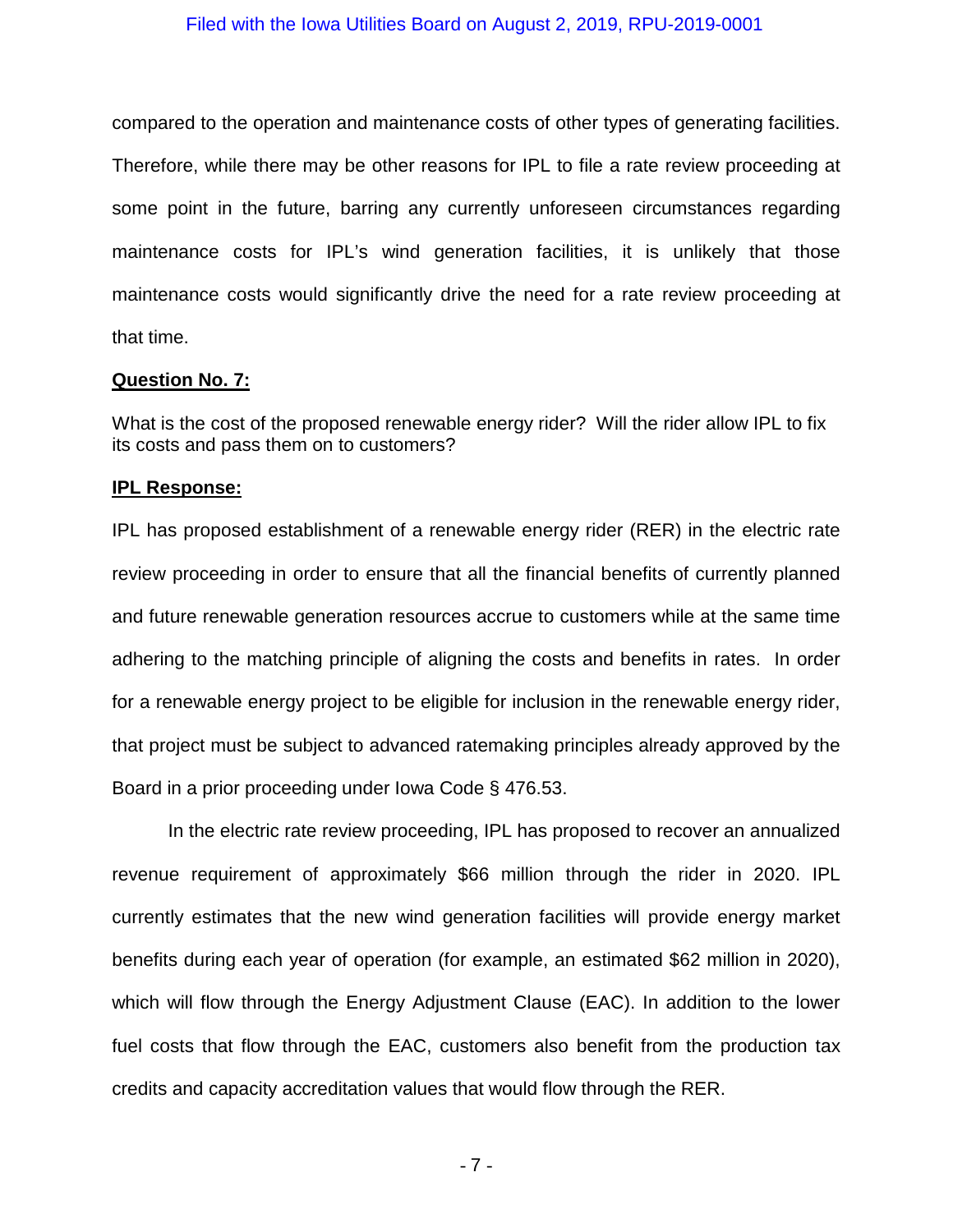The RER will not allow IPL to fix its costs; only the costs of projects previously approved by the Board will be recovered through the RER. IPL will file revised rates for the RER with the Board in the month of October each year (the annual true-up filing). In the annual true-up filing, for November 1 through the following October 30, IPL will reconcile the actual costs and benefits for each renewable energy project included in the RER with the forecasted costs and benefits of those projects for that time period. This includes the investment costs of each project, the production tax credits, the credit carryforwards, and capacity sales with the actual amounts. The true-up amounts will be reflected in revised rates, to take effect on January 1 the following year. Energy market benefits generated by a renewable project included within the RER would continue to flow through the EAC, which will fluctuate on a month to month basis dependent upon the actual energy market benefits.

#### **Question No. 8:**

What percentage of the rate increase is due to wind generation?

#### **IPL Response:**

IPL is in the process of developing and constructing 1,000 MW of new wind generation that will deliver low-cost renewable energy for IPL's customers in accordance with advance ratemaking principles approved by the Board in Docket Nos. RPU-2016-0005 and RPU-2017-0002 (New Wind I and II Projects or New Wind Projects). These projects will help power homes and businesses with sustainable, low-cost, emissionfree energy now and for future generations. Wind generation facilities provide customers with cost-effective, renewable energy, while families and businesses within Iowa will benefit from the significant economic development value of IPL's wind expansion projects. That economic value is delivered through well-paying construction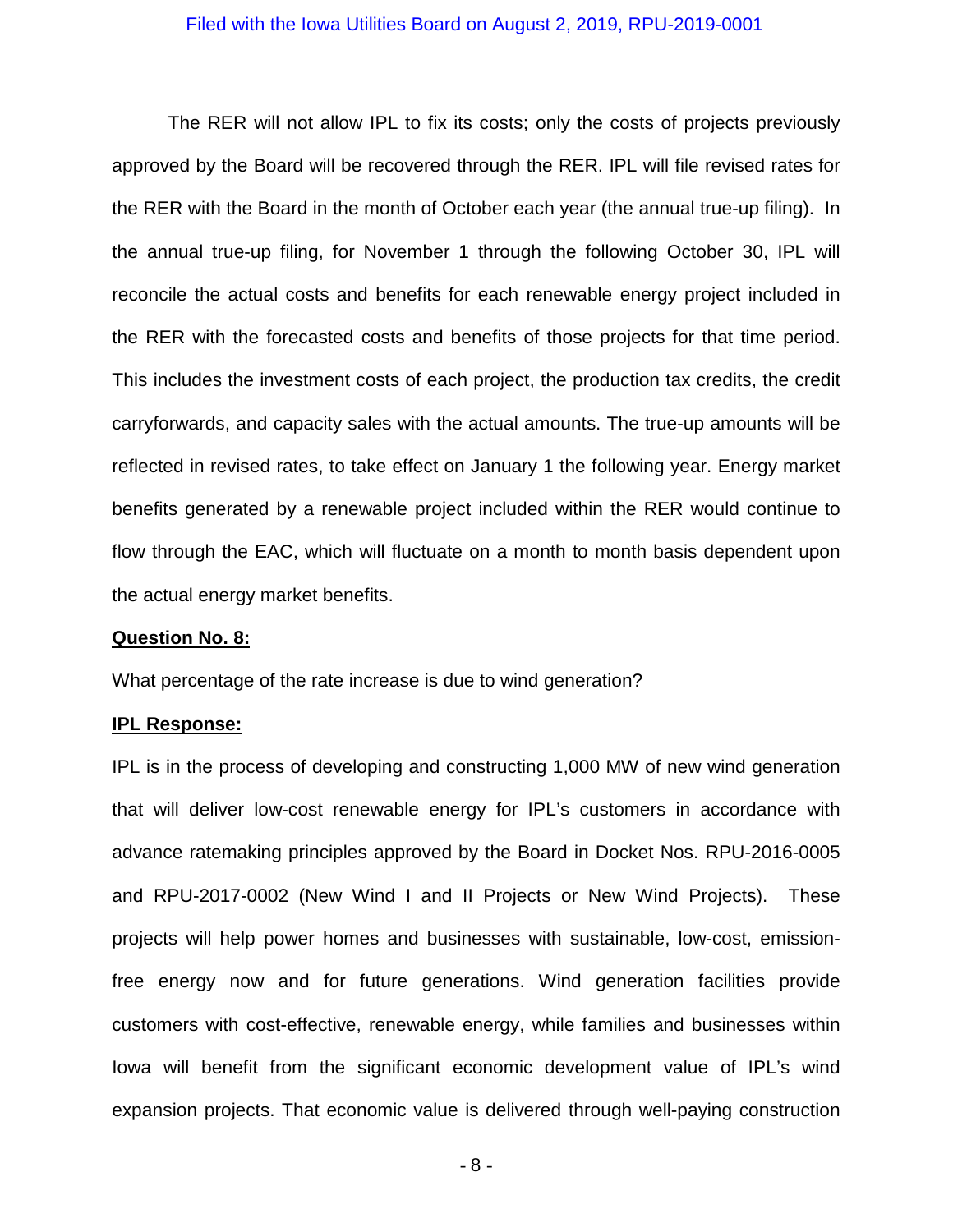jobs, added revenue through land-lease payments, and increased tax dollars to local governments to help fund county and local services. IPL's wind expansion projects also further IPL's strategy of transitioning its fleet to cleaner energy sources.

The New Wind Projects represent approximately \$66 million of the total approximately \$204 million requested change in retail electric rates, or approximately 32 percent of the total.

The approximately \$66 million cost does not include the energy savings projected to result from the New Wind Projects, which will flow through the EAC, or transmission costs specifically assigned to the projects through the Regional Transmission Service rider.

#### **Question No. 9:**

What percentage of the rate increase is due to AMI infrastructure investment?

#### **IPL Response:**

The AMI project will provide numerous benefits financial and reliability benefits to customers, including reduced meter reading costs and faster outage response. Over a 15-year period, the AMI project is expected to deliver \$1.34 in benefits for every \$1 in cost. In terms the total impact of the AMI investment relative to the total requested change in electric rates, including both interim and final rates, for the electric utility, the AMI infrastructure investment and associated changes in operating costs total approximately \$10 million for the 2020 forecasted test year. The \$10 million represents 5 percent of the approximately \$204 million requested increase in retail electric base rates. For IPL's gas utility, the AMI infrastructure investment and associated changes in operating costs total approximately \$3 million for the 2020 forecasted test year. The \$3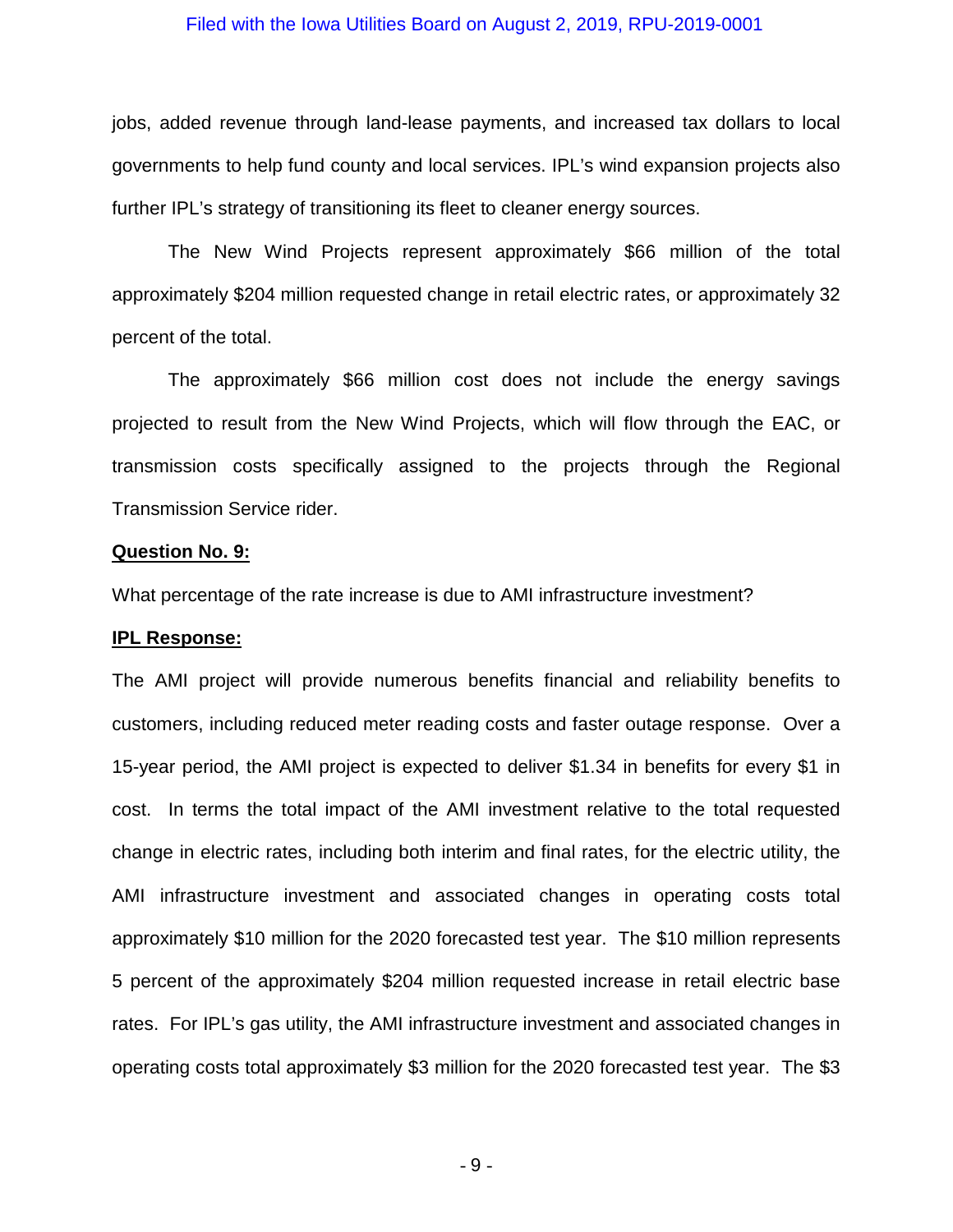million represents 14 percent of the approximately \$21 million requested increase in retail natural gas base rates.

#### **Question No. 10:**

How much do the wind turbines cost, and are they more expensive than other types of generation used by IPL?

### **IPL Response:**

Information concerning the specific wind turbines acquired by IPL under its turbine supply agreement for the New Wind Projects is subject to an order granting confidential treatment by the Board. *See* Docket No. RPU-2017-0002, Order Granting Applications for Confidentiality Filed November 13 and 22, 2017; December 15 and 20, 2017; January 12 and 26, 2018; February 5 and 19, 2018, at 6 (April 17, 2018).

IPL is investing nearly \$1.8 billion to add five new wind farms, adding 1,000 megawatts of renewable energy to the company's fuel mix. With this investment, the company expects 40% of its fuel mix in Iowa to come from wind and renewable energy by 2024. With technology advancements, wind energy is increasingly cost competitive with other sources of energy and is a key aspect of our clean energy vision. Wind reduces fuel costs, lowers emissions, and benefits local communities. It also helps ensure we continue to keep our rates competitive with energy companies across the Midwest and nationally. Over its 40-year life, IPL reasonably expects that the New Wind Projects will provide a net benefit, rather than a net cost, to its electric customers.

#### **Question No. 11:**

Is IPL building new base load generation or just the wind farms?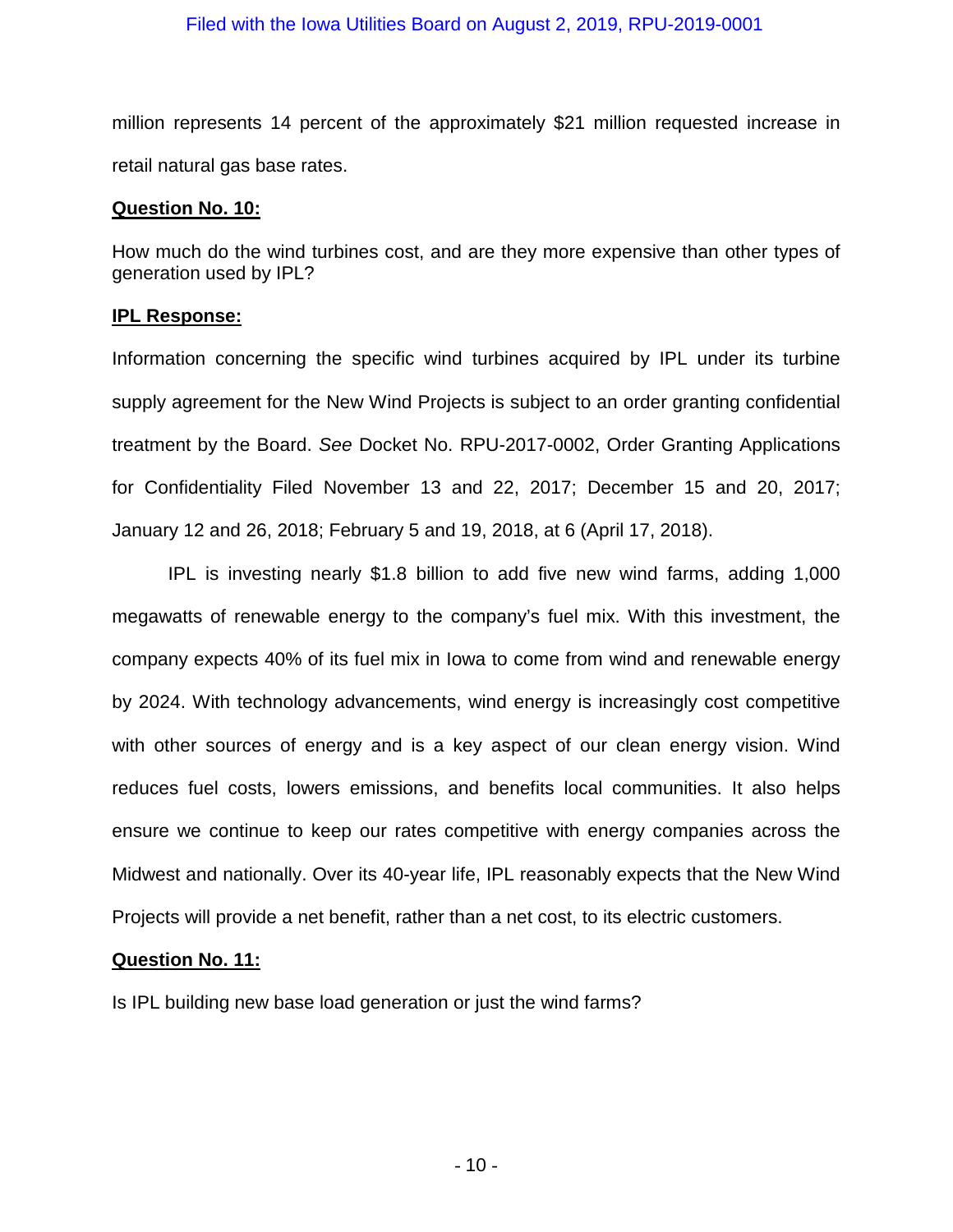## **IPL Response:**

IPL is not proposing new base load generation at this time beyond the 1,000 MW represented by the New Wind Projects. In 2017, IPL's customers started to benefit from the company's new Marshalltown Generating Station. This 690 MW combined-cycle natural gas generating station is a highly efficient unit. IPL regularly reviews what generating resources it will need to meet the needs of electric customers. With the expansion of wind energy, IPL is further diversifying its fuel mix for customers with the most economic resource currently available.

## **Question No. 12:**

What are the cut-in and cut-out wind speeds for the new turbines? What is the parasitic load of a turbine?

## **IPL Response:**

Cut-in speed: 3.0 meters per second (m/s) for 2.5-127 model turbines and 3.5 m/s for

2.3-116 model turbines.

Cut-out speed: reduced load above 22 m/s to 1,200 kW and then cut-out at 30 m/s (based on 10 min average), with higher cut-outs at shorter lengths of time.

Parasitic load: ~2.5 kW

## **Question No. 13:**

What is IPL's cost per kilowatt for its wind turbines?

## **IPL Response:**

Several of the wind generating facilities included in the New Wind I and II Projects are still under construction, and the final costs of the New Wind Projects have not yet been determined. However, the Board has approved cost caps for the New Wind Projects: the New Wind I cost cap is \$1,830 per kilowatt (kW) and the New Wind II cost cap is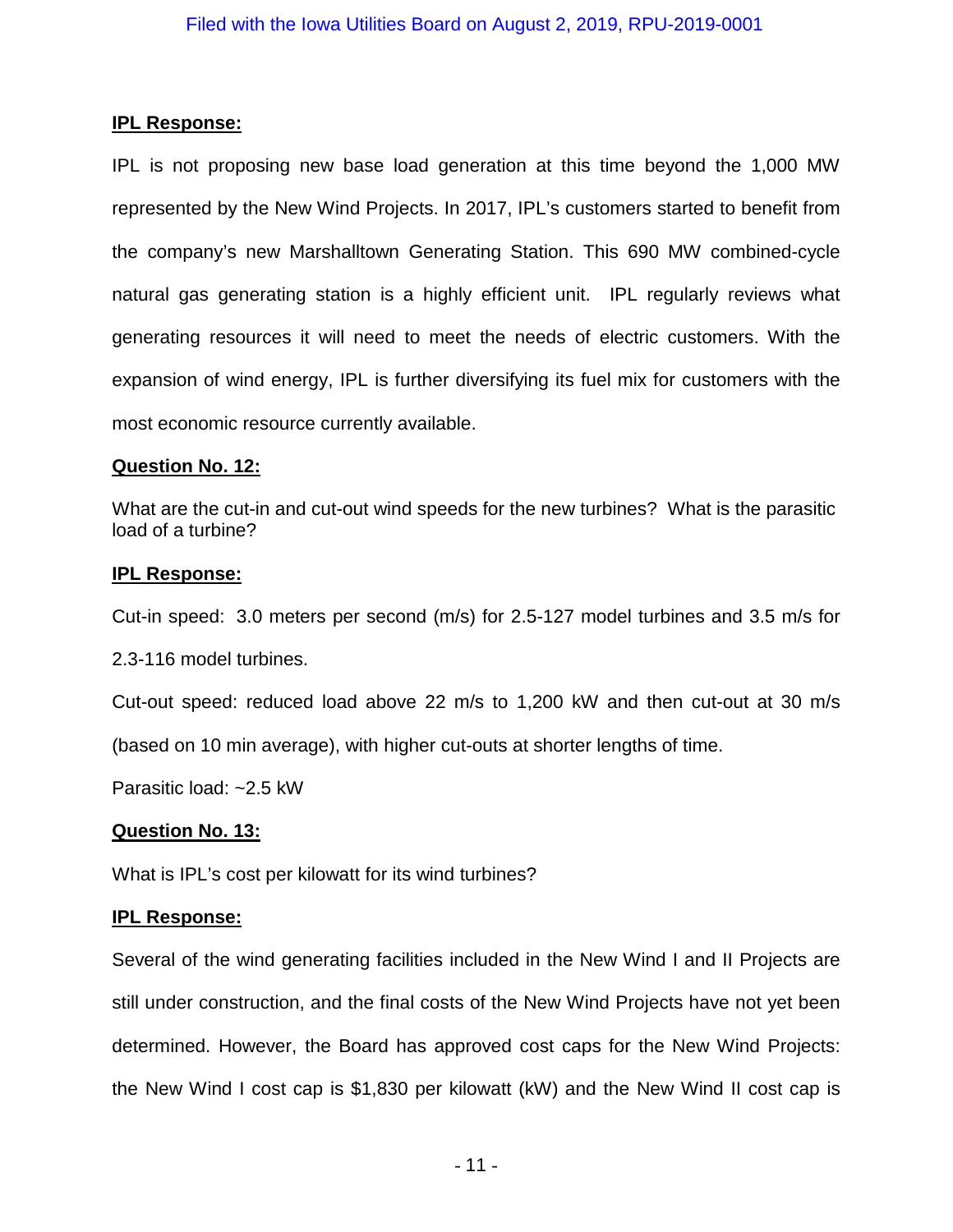\$1,780 per kW. The difference in the caps reflects the changing market conditions between the Board's approval of the cost cap for New Wind I and its approval of the cost cap for New Wind II. IPL is currently projecting that the total cost of the New Wind I Project will be \$1,767 per kW, below the cost cap of \$1,830 per kW and that the total cost of New Wind II will be \$1,716 per kW, below the cost cap of \$1,780 per kW. The final costs of the New Wind Projects will be determined after construction on all wind generating facilities is complete.

### **Question No. 14:**

Does the rate increase IPL is seeking already include the return on equity, or is the return on equity added on top of what IPL is seeking?

### **IPL Response:**

The rate increase requested by IPL in these proceedings includes return on equity.

### **Question No. 15:**

Is IPL required to provide the same level and quality of service to every customer in its territory?

## **IPL Response:**

As provided in Iowa Code section 476.8(1), every public utility, including IPL, is required

to furnish reasonably adequate service and facilities.

IPL continues to take action to provide quality service and facilities to its customers. IPL recognizes that customer expectations are changing, including the need for continued high levels of distribution system reliability needed to run an increasing number of electronic devices at home and work. IPL is maintaining and modernizing the electric grid to respond to these changing customer expectations. IPL's current and planned investments in its base distribution system will benefit customers by continuing to ensure a safe, reliable, and flexible supply of affordable energy. IPL is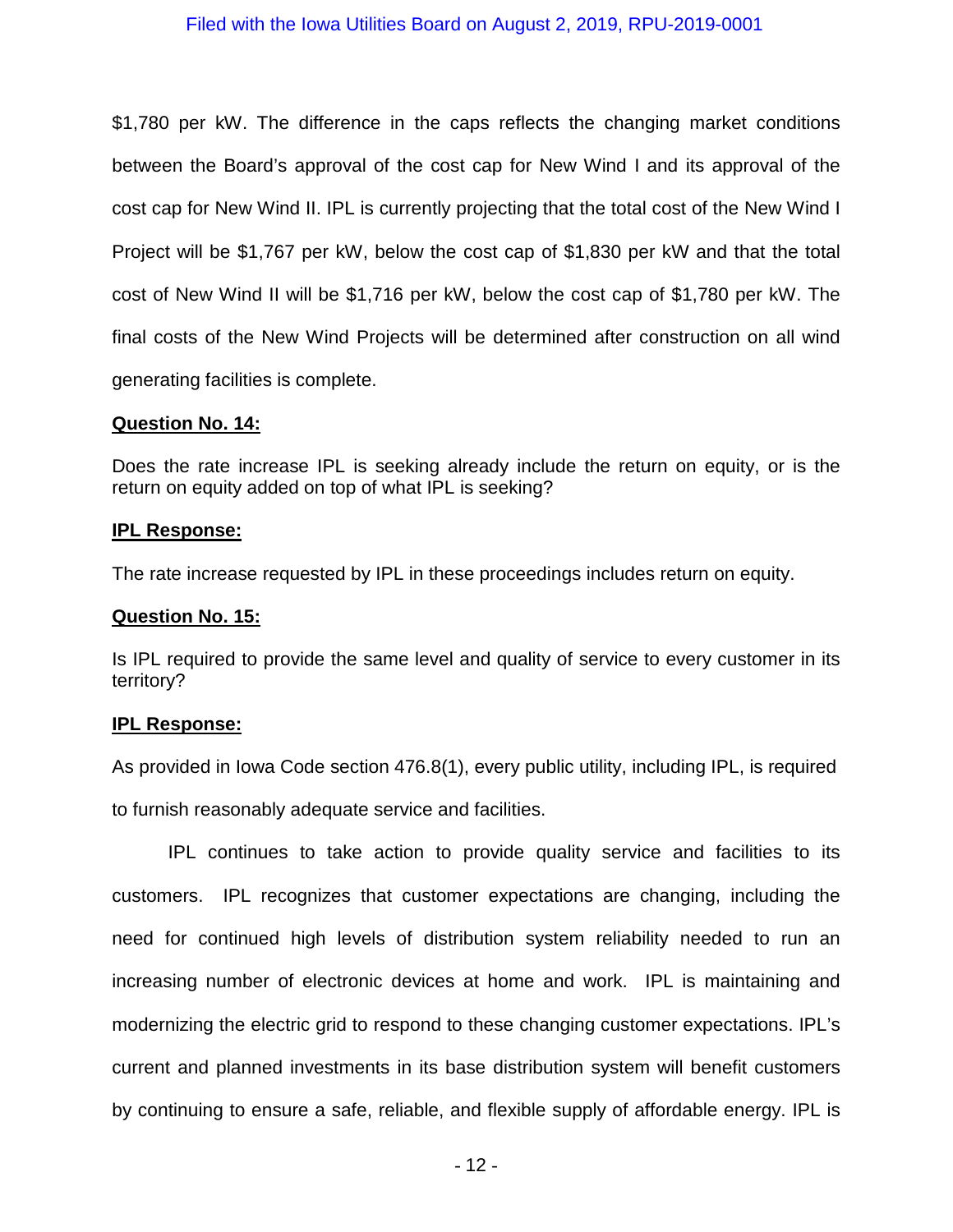also investing in new technologies to provide a foundation for a modern energy grid where IPL can respond more quickly to outages, accommodate the growing demand for electric vehicles, take advantage of advances like utility-scale battery storage and customer-owned distributed generation, and leverage the benefits and data of AMI. Combined with basic investment in IPL's distribution system, these grid modernization projects will allow IPL to offer our customers more energy options and will result in efficiencies that can, over time, help control customer costs.

### **Question No. 16:**

Will IPL propose a standby rate that provides for non-firm backup service?

### **IPL Response:**

IPL's current standby tariff provides a rate for non-firm backup service. Customers who desire non-firm backup service do not designate a reservation demand for generation under IPL's Rider SPS (Standby Power Service). As a result, a standby rate for nonfirm backup service is already available through the tariff.

## Q**uestion No. 17:**

Will IPL allow an exemption from the energy efficiency rider for customers with load factors in excess of 85 percent?

## **IPL Response:**

No. Iowa law does not provide for an exemption from energy efficiency contribution based on a customer's load factor. Iowa law allows a customer to request exemption from participation in any five-year energy efficiency plan, if at the time of approval by the Board, the plan has a cumulative ratepayer impact test result of less than one. *See* Iowa Code § 476.6(15)(b). IPL's current energy efficiency plan, as approved by the Board on March 26, 2019, has a cumulative ratepayer impact test of greater than one.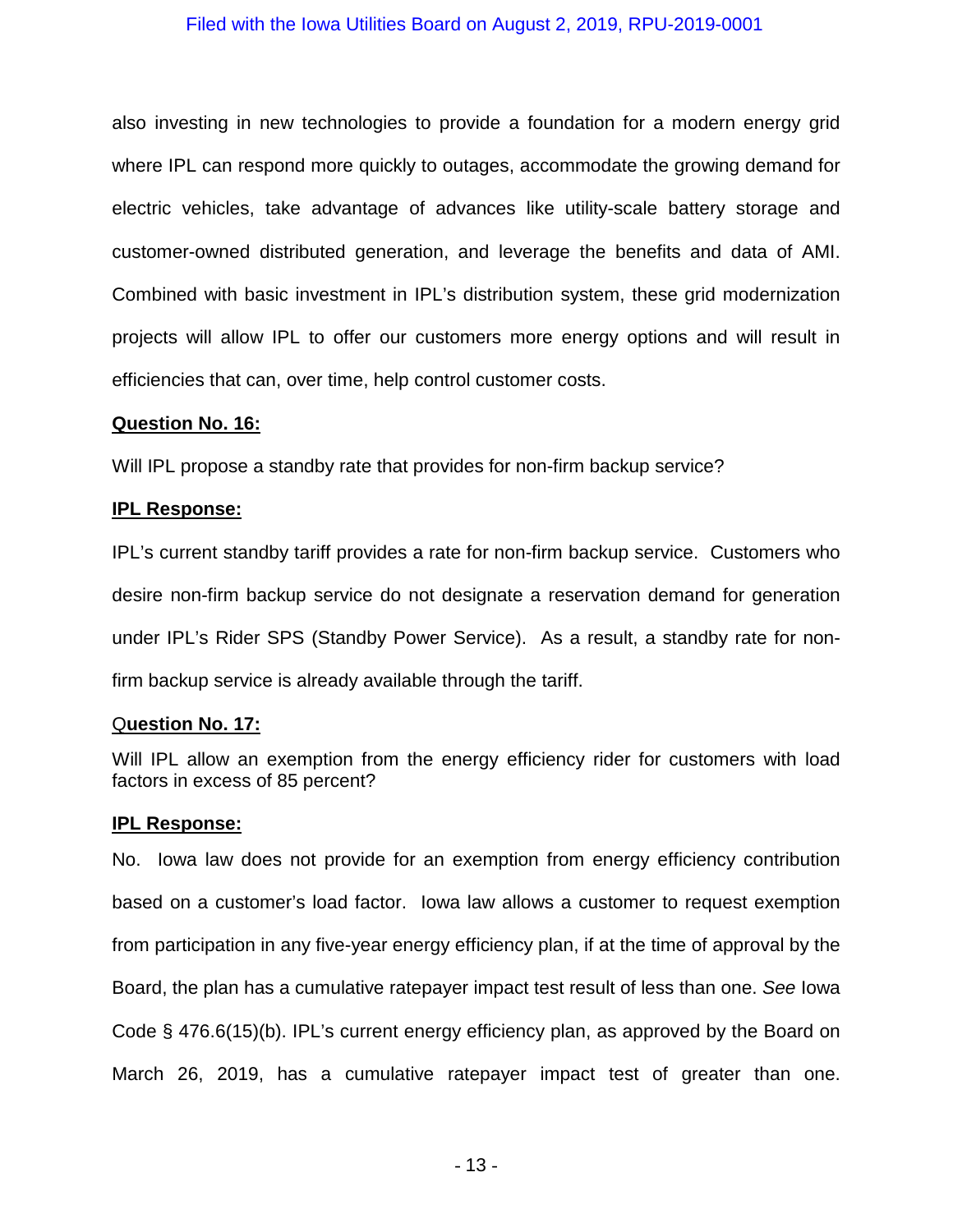Accordingly, the customer exemption provision in Iowa Code section 476.6(15)(b) was not triggered.

## **Question No. 18:**

How do you amortize your capital investments?

## **IPL Response:**

IPL depreciates its capital investments over the useful life of the asset using group depreciation rates determined by an independent third-party consultant and approved by the Board. These rates are disclosed in rate review dockets and are periodically updated to reflect changes in the useful life of the investment.

## **Question No. 19:**

When did IPL know it would be requesting these rate increases? Was it before or after the Decorah municipalization vote?

### **IPL Response:**

The final decision by IPL to file the current electric rate review was made after the May 2018 Decorah vote. IPL typically makes decisions on when to file a rate review proceeding later in a calendar year, when necessary financial calculations are performed.

#### **Question No. 20:**

How do Wisconsin Power and Light's rate compare with IPL's rates in Iowa?

## **IPL Response:**

IPL's rates are competitive with the vast majority of utilities in the upper Midwest and across the United States. Wisconsin Power and Light's overall rates are slightly lower than IPL's rates, however, IPL is investing in resources to control customer costs and meet the changing energy needs of our customers.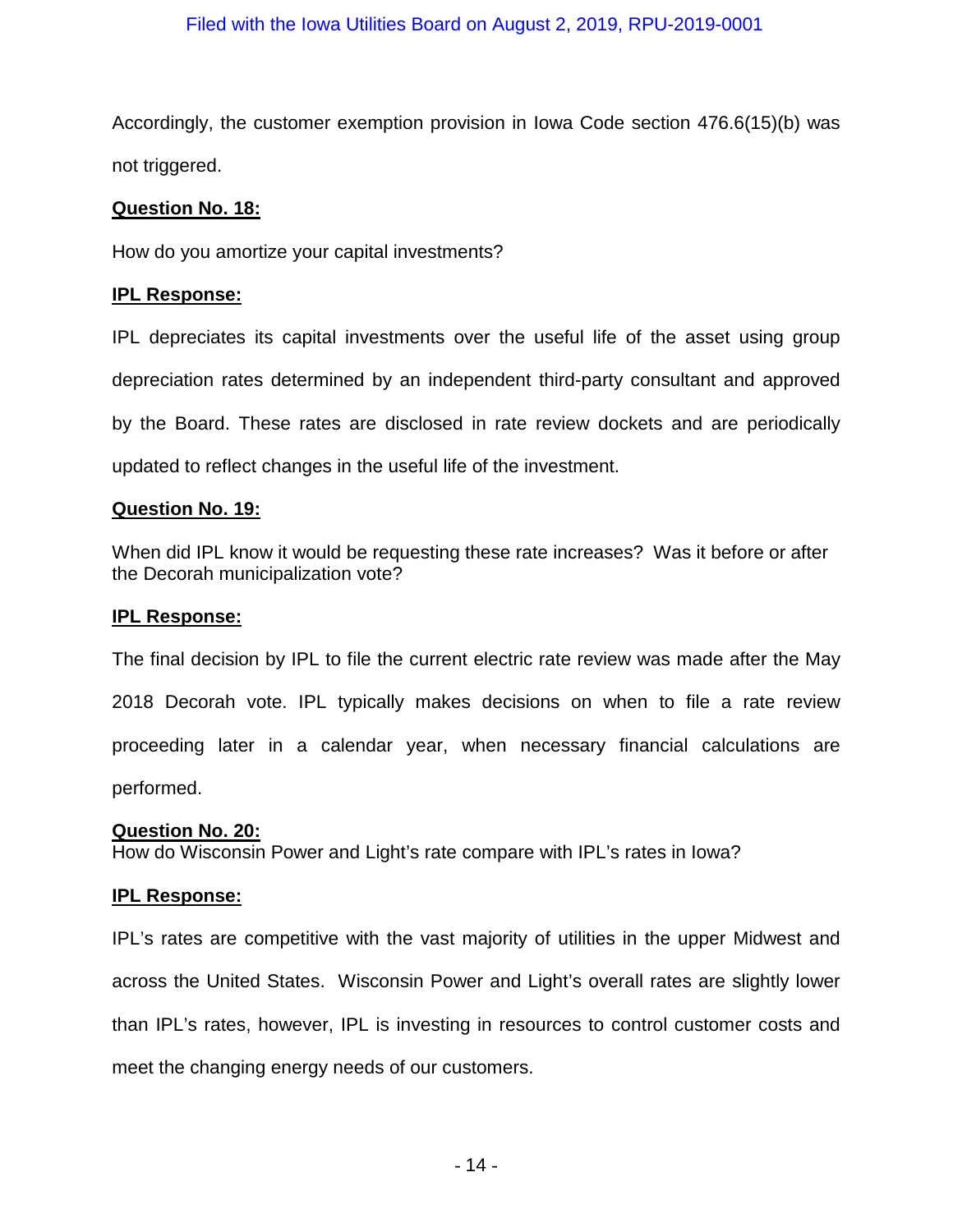### **Question No. 21:**

Why is there so much disparity between IPL's rate and MidAmerican's rates?

### **IPL Response:**

As noted in response to Question No. 20, IPL's rates are competitive with the vast majority of utilities in the upper Midwest and across the United States. While MidAmerican is one of the lowest cost providers in the country, IPL is investing in resources to control customer costs and meet the changing energy needs of our customers.

### **Question No. 22:**

Has IPL sent out information regarding possible health effects of AMI meters?

### **IPL Response:**

Alliant Energy's website contains information about IPL's installation of AMI meters, including that an in-depth review of numerous scientific studies by the World Health Organization has confirmed that the small amount of radio frequency energy is not harmful to human health. Customers also received a postcard approximately 30 days prior to their scheduled AMI meter installation date, and another postcard approximately 15 days prior to their scheduled AMI meter installation date. In all mailings IPL's telephone number was provided for customers to call who had questions and wanted to receive additional information on AMI meters including regarding the safety of the meters. IPL mailed additional information to customers upon request that included citations to scientific studies that found AMI or smart meters are not harmful to human health.

## **Question No. 23:**

Do AMI meters give off radiation?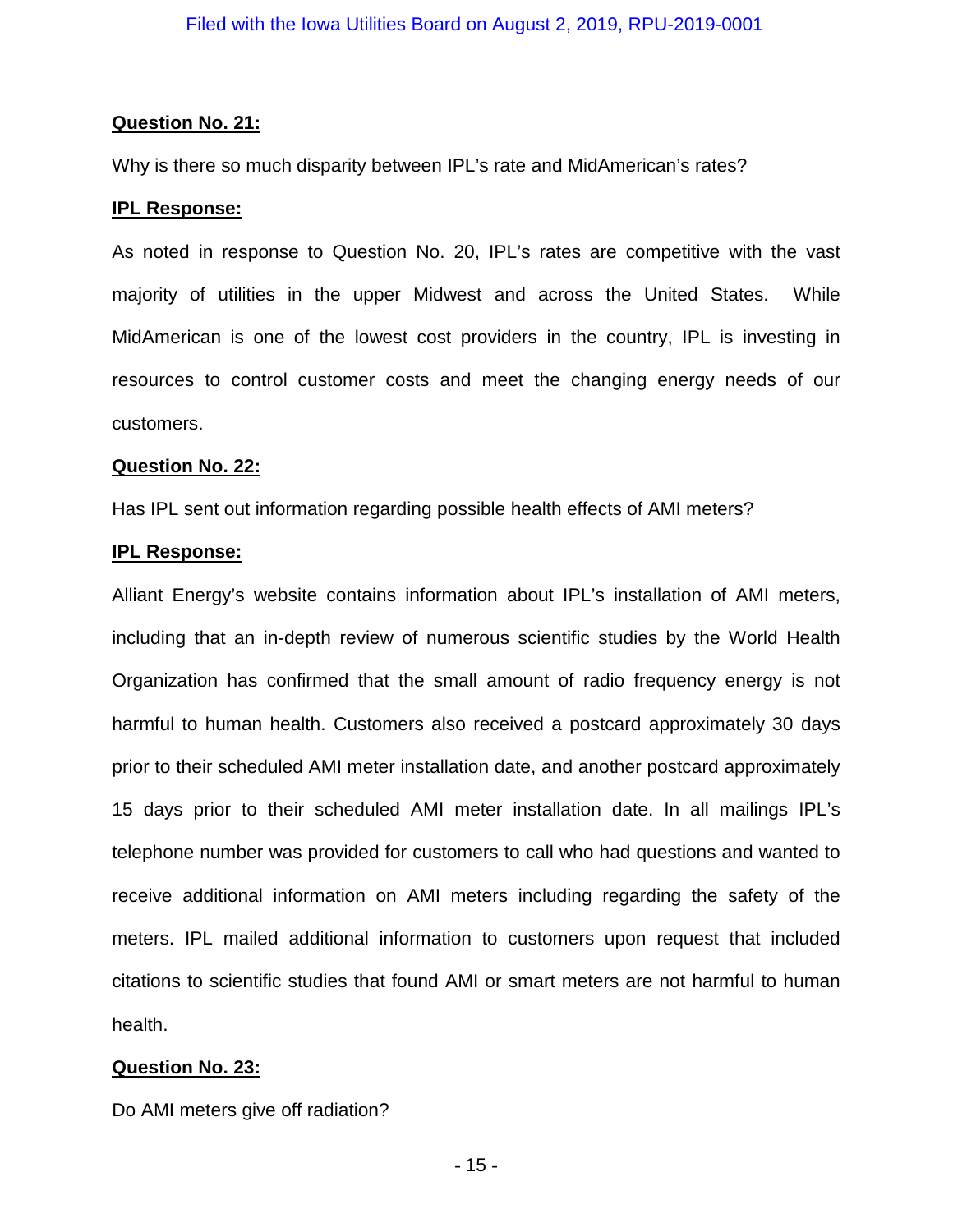## **IPL Response:**

Radio frequency electromagnetic radiation is commonly used in many consumer devices, such as cell phones, baby monitors, satellites, antenna TV's and more. Like these devices, AMI meters also emit electromagnetic radiation when they transmit.

Unlike the devices above, IPL's AMI meters emit electromagnetic radiation very infrequently. When IPL's AMI system is fully provisioned and tuned, it is expected that meters will transmit hourly interval or usage data about seven times per day for a meter that is on a standard residential account. In addition, there are alerts, as well as alarms that transmit as needed. Power failure, power restoration, meter tampering, or a hot socket are the most common instances in which an alert or alarm is transmitted. Each transmission is approximately 0.15 seconds in duration.

The following data from Sensus provides a comparison of energy generated by a cell phone as well as a cordless phone.

| Device                | <b>Milliwatts</b><br><b>Transmission</b> | <b>Minutes</b><br><b>Used per</b><br>Day | Days<br>in<br><b>Month</b> | Total<br><b>Milliwatts</b><br><b>Exposure</b><br><b>Minutes</b> |
|-----------------------|------------------------------------------|------------------------------------------|----------------------------|-----------------------------------------------------------------|
| Cell Phone            | 250                                      | 30                                       | 30                         | 225,000                                                         |
| <b>Cordless Phone</b> | $1 - 100$                                | 30                                       | 30                         | 900-9,000                                                       |
| Sensus Meter          | 2,000                                    | 0.00567                                  | 30                         | 340.2                                                           |

The output of a Sensus AMI meter is about 660 times lower than the output of a cell phone. The Sensus AMI meter is typically mounted away from human contact in a place such as an outside wall of a residence. The field strength of a Sensus AMI meter will be reduced by a factor of 1,000 or more at a distance of only ten feet away. Factors such as walls will reduce these levels even more.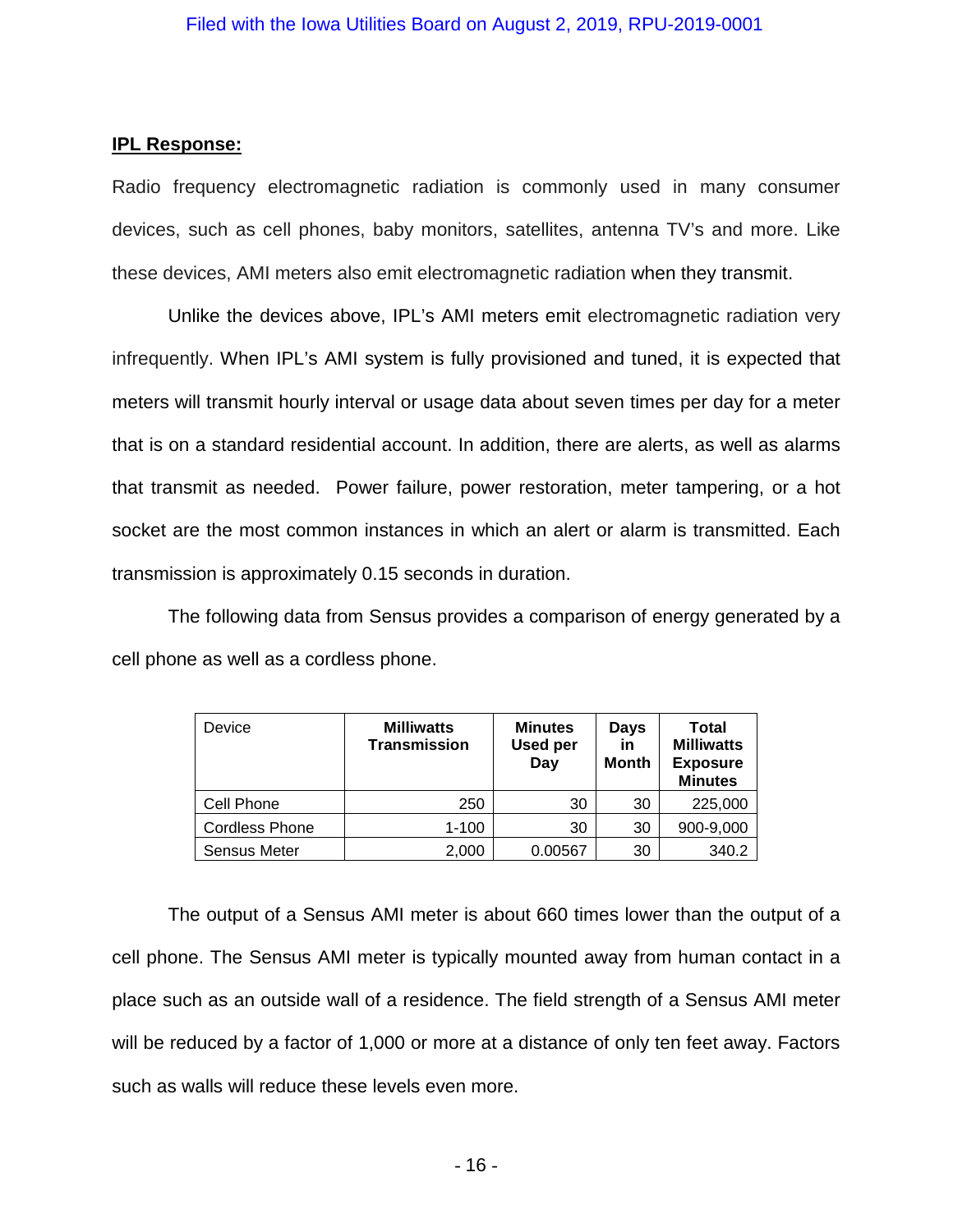### **Question No. 24:**

Have there been misreads or miscalculations from AMI meters? Have the AMI meters passed any testing?

### **IPL Response:**

Of the approximately 673,773 AMI meters installed to date for IPL's gas and electric customers, IPL has not identified any misreads or miscalculations from those meters.

Before IPL receives the AMI meters from its vendor, those meters must pass factory testing for accuracy within billing tolerances (+2%/-2% accuracy). The vendor sends IPL a factory test report with each AMI meter. When IPL receives a shipment of meters, IPL also runs acceptance tests on each test group of meters, as required by IPL's Electric Meter and Test Services (EMTS) Control Procedure 106. The acceptance testing, which uses national testing standards, helps to ensure factory tests are accurate and meters have not been damaged in shipping. Meters are quarantined during and until acceptance testing is complete. Test groups that pass testing are released by IPL for installation. For a test group that fails, IPL sends those meters back to its vendor. To date, no AMI meter test groups have failed meter testing. AMI meter standards and testing procedures are exactly the same as non-AMI meter standards and testing procedures.

In addition, after AMI meter installation is complete and before IPL issues any bills based on the AMI meter readings, IPL undertakes a provisioning process for each meter that consists of two billing cycles (each lasting 21 days). During those two billing cycles, IPL continues to read meters as well as remotely using the AMI technology. IPL compares the manual and remote meter readings; if the readings match, the meter is considered provisioned and ready to be read remotely and used for billing purposes. As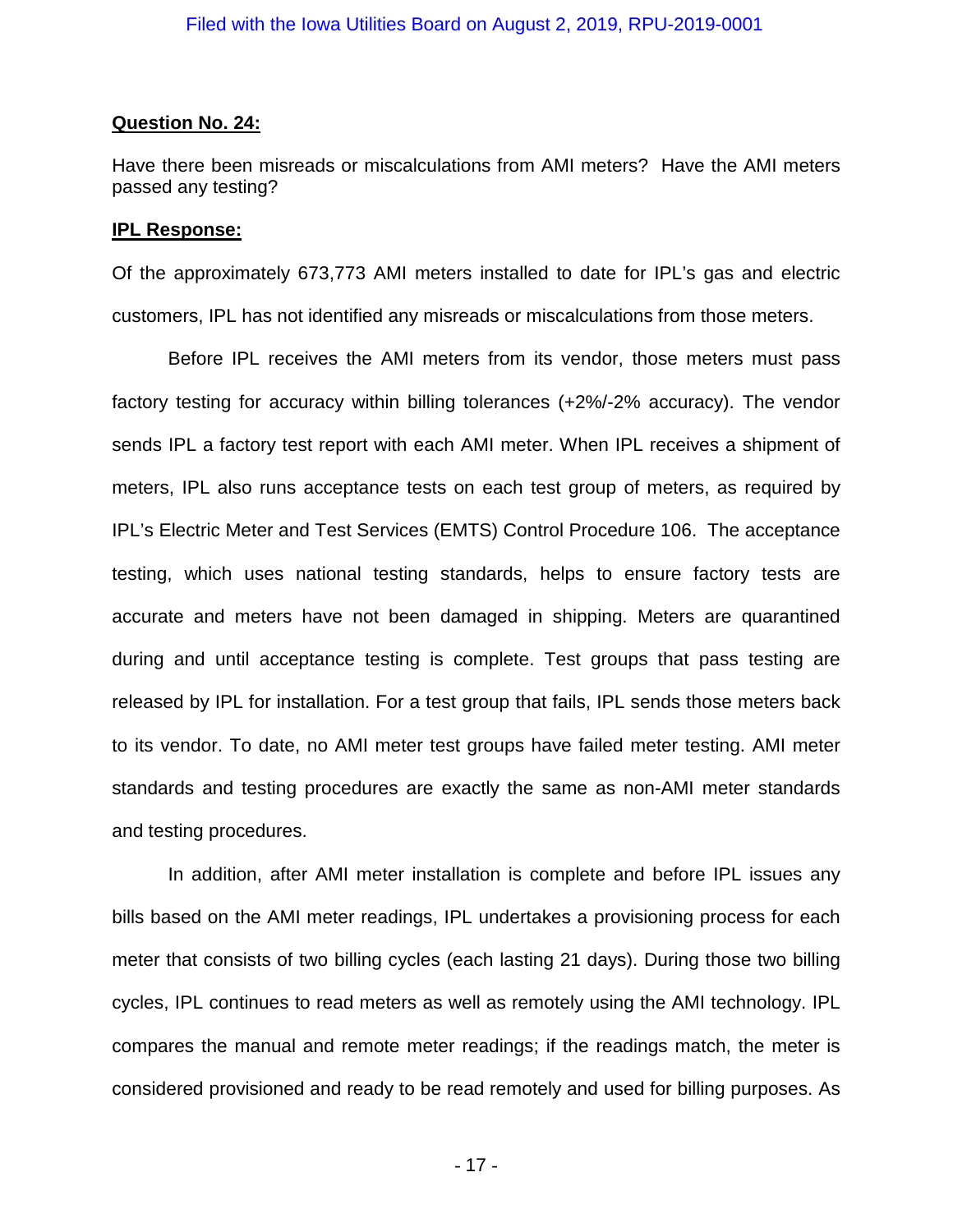of July 31, 2019, 92.3% of all AMI meters (673,773) for IPL's gas and electric customers have been installed and provisioned. Thus far, IPL has not identified any misreads or miscalculations based on the provisioning process described above.

### **Question No. 25:**

Why doesn't IPL use its grid as a network to collect usage data like the Tennessee Valley Authority and associated utilities do?

## **IPL Response:**

To support a modern grid, IPL is investing in a combination of communication systems including fiber optic and wireless information technology solutions to reduce long-term costs, enhance security, and improve service and reliability. These communication systems are necessary not only to collect usage data from customers, but also to support the increasing number of distributed generation interconnections to the grid and improve reliability by enhancing communications between grid assets, including line sensors and IPL's advanced distribution management system.

IPL has reviewed publicly available information regarding the Tennessee Valley Authority (TVA), which indicates that TVA has been using optical fiber in its transmission system since the late 1980s and is currently expanding its fiber network. According to information on TVA's website, the TVA Board of Directors approved a \$300 million strategic fiber initiative on May 11, 2017 to "expand TVA's fiber capacity and improve the reliability and resiliency of the transmission system. The network expansion will help meet the power system's growing need for bandwidth as well as accommodate the integration of new, distributed energy resources." Further information about the TVA strategic fiber initiative is available at: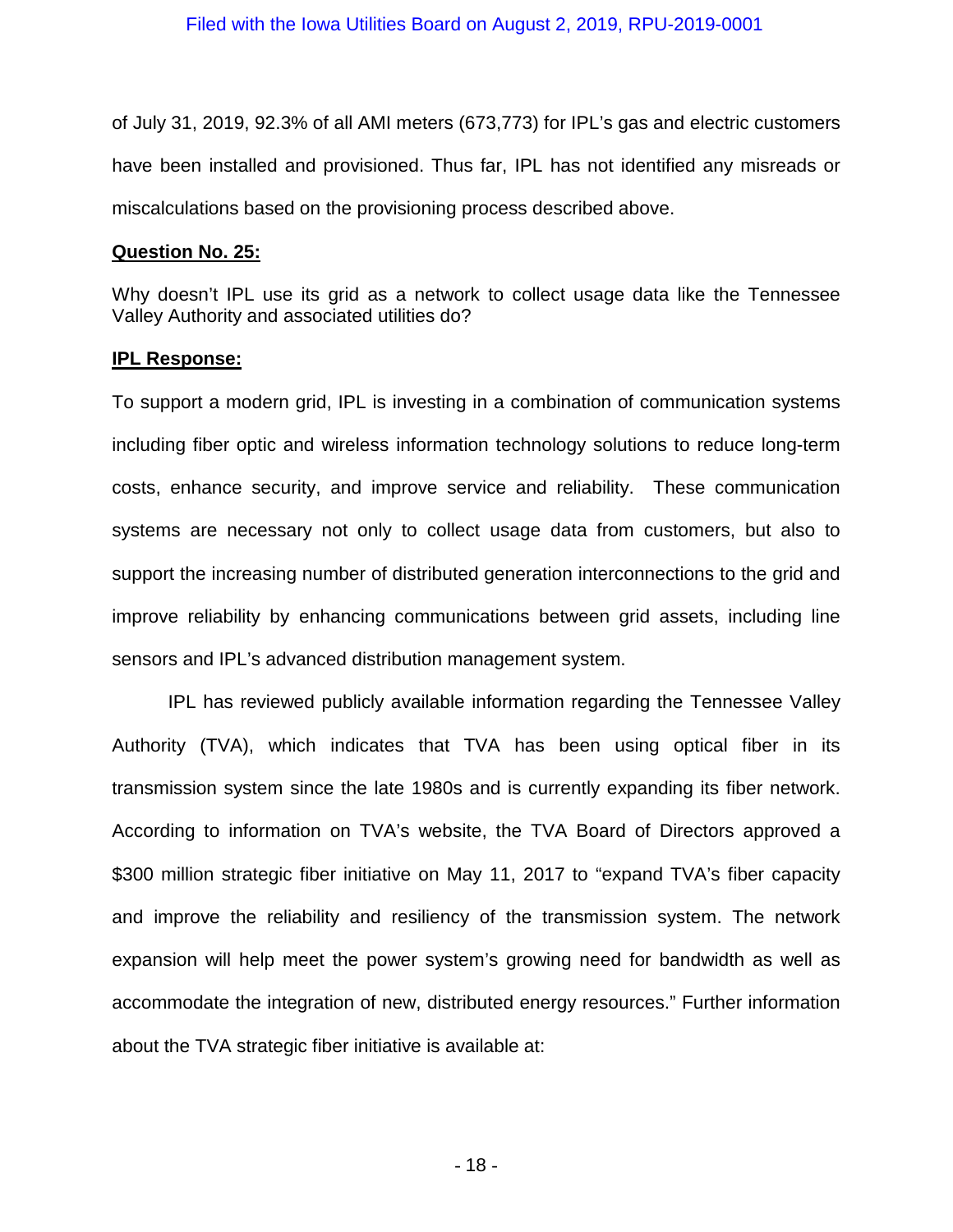[https://www.tva.gov/Newsroom/Press-Releases/TVA-Board-Approves-300-Million-](https://www.tva.gov/Newsroom/Press-Releases/TVA-Board-Approves-300-Million-Strategic-Fiber-Initiative)

[Strategic-Fiber-Initiative.](https://www.tva.gov/Newsroom/Press-Releases/TVA-Board-Approves-300-Million-Strategic-Fiber-Initiative) IPL's investments in modern communications systems to support the functionality and reliability of the grid are consistent with the approach by TVA and utilities across the nation.

## **Question No. 26:**

How will IPL decommission solar panels and any related chemicals or toxins when the panels reach the end of their useful lives?

## **IPL Response:**

There are very few solar sites reaching a point of decommissioning. IPL's solar projects are new; IPL has not yet decommissioned any solar arrays or associated modules (panels). However, when IPL ultimately decommissions its solar projects, it will use industry best practices to ensure the proper and safe decommissioning of solar facilities at the end of their useful economic lives.

## **Question No. 27:**

How much will the Cardinal-Hickory Creek transmission line cost IPL customers?

## **IPL Response:**

Transmission costs are not a component of IPL's request for a change in electric base rates in this proceeding. However, transmission costs charged to IPL by transmission providers are subject to the Regional Transmission Service (RTS) rider. Based on current cost estimates, the Cardinal-Hickory Creek transmission line is estimated to cost IPL customers approximately \$2 million on an annual basis, if construction is approved and completed. These costs would not be subject to the RTS rider until the project is inservice, which is expected to be after 2020.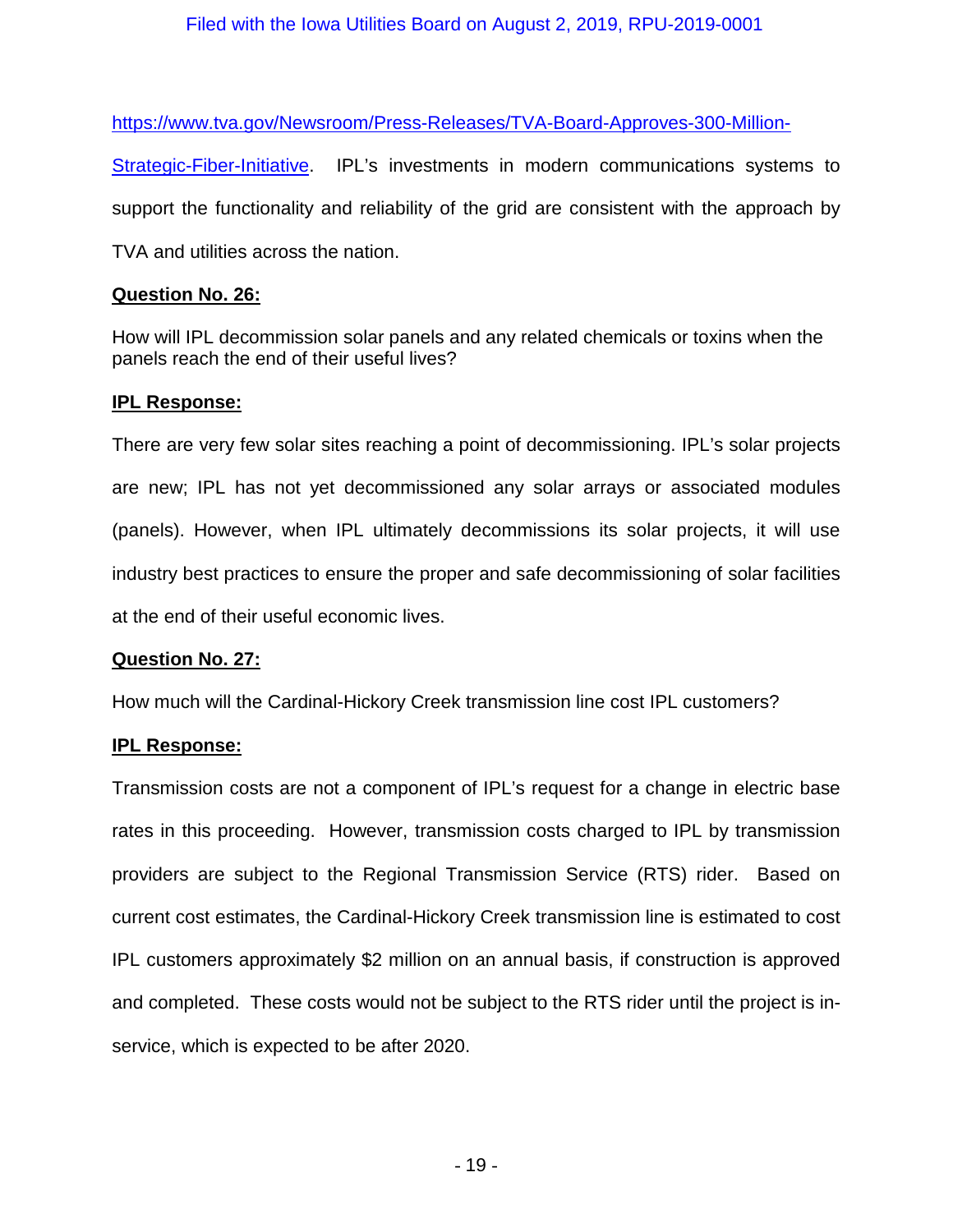## **Question No. 28:**

Has IPL looked into damage done near the Linn Grove Dam, and will it be making any efforts to repair any damage done to the road near the dam?

## **IPL Response:**

The levee at Linn Grove has had a history of being breached due to flood waters. IPL's natural gas main has been exposed from flood waters on various occasions over several years. The Little Sioux River flooded twice in 2018, the second of which occurred in September 2018. After this flood event, IPL decided to undertake a project to re-drill this main deeper under the river so we could avoid future exposure of IPL's 2" gas main in that location. The Buena Vista County Conservation and Parks Department has repaired or, to some degree, reconstructed the levee in past years. IPL has maintained contact with the Buena Vista County Conservation and Parks Department, which maintains the road near the dam.

## **Question No. 29:**

Could IPL use its profits to pay for upgrades rather than asking customers to pay higher rates?

## **IPL Response:**

As a rate-regulated public utility in Iowa, IPL's rates are established by the Iowa Utilities Board and are based on IPL's cost of providing safe and reliable service to customers. IPL's rates include prudently incurred costs to serve customers, as well as a reasonable rate of return for investors on their capital investments. Alliant Energy, the parent company to IPL, gives back to its customers and the communities it serves in many ways, as discussed in response to Question 30, below.

## **Question No. 30:**

What is IPL doing to give back to the community and citizens, especially those in need?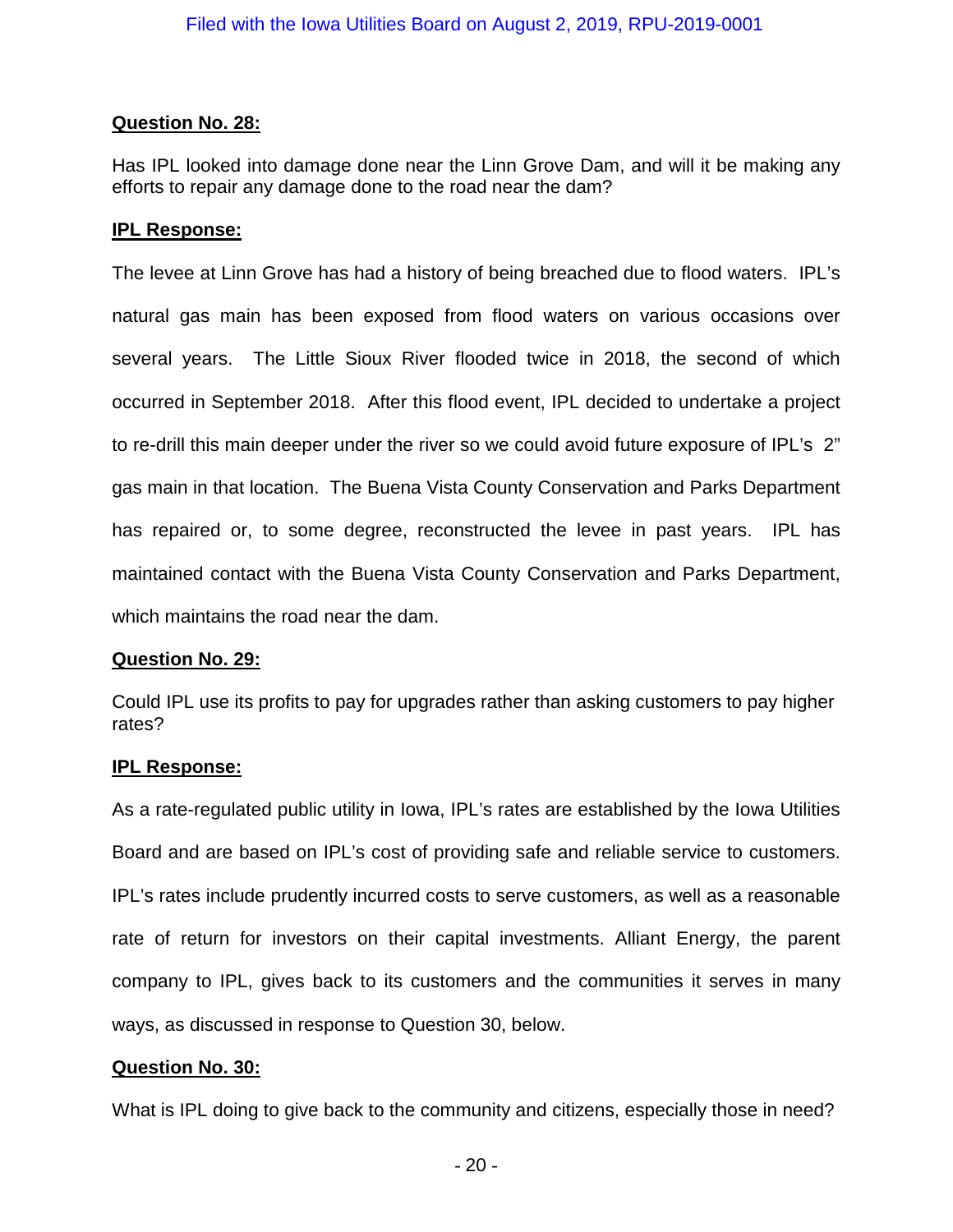### **IPL Response:**

Every year, Alliant Energy and its employees donate millions of dollars that directly benefit customers, communities and organizations. Employees also donate thousands of hours of volunteer time in their communities. For instance, at the Marshalltown Customer Comment Meeting, IPL discussed some of the ways we assisted the community after the tornado, including working to quickly rebuild the electric system, providing pro bono legal assistance to help those who had been displaced deal with landlord/tenant and insurance issues, as well as donations by the Alliant Energy Foundation of \$15,000 to Mid-Iowa Community Action, and a \$10,000 donation to the local Red Cross in those days right after that storm.

Overall, in 2018, Alliant Energy, its employees, and the Alliant Energy Foundation gave nearly \$4 million in Iowa to nonprofit or charitable organizations that support IPL's customers. These include organizations that focus on public safety, education, helping families, environment, food and more. In the past 20 years, Alliant Energy has given these and other organizations more than \$50 million through the Alliant Energy Foundation.

#### **Question No. 31:**

Since inflation is around 2 percent and customer usage is generally flat, how is IPL justifying this rate increase?

## **IPL Response:**

IPL's electric and gas rate review applications reflect the investments IPL makes and the costs it incurs to provide safe and reliable electric and gas service our customers. While inflation affects the cost of many of the products and services IPL purchases, neither rate review application is based on the inflation rate. Rather, each application is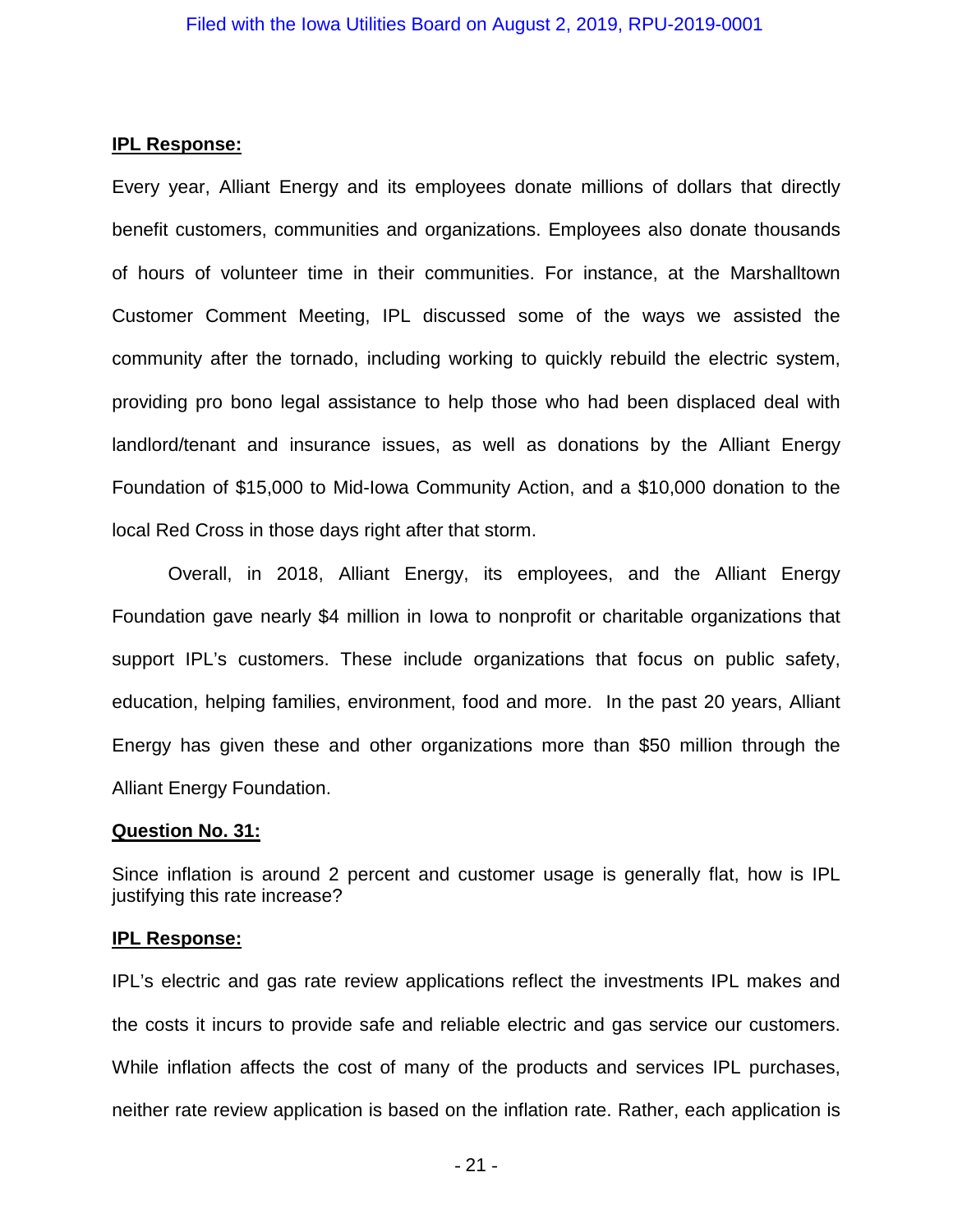based on the costs of providing safe and reliable service to customers. IPL's investments in renewables, the energy grid, and natural gas infrastructure, as well as the expanded customer options our customers and communities expect will benefit our customers in the near term and for many years to come.

#### **Question No. 32:**

Why aren't replacements of aging infrastructure and maintenance already in IPL's rate and current budgets? Why do those require rate increases?

#### **IPL Response:**

IPL's current rates include the cost of depreciating its past investments based on the original cost of that investment. Depreciation rates spread the costs of those investments through rates over the useful lives of those investments.

Several of the costs at issue in the electric and gas rate review proceedings involve replacement of aging infrastructure and facilities that have been in service for years or decades and that are approaching the end of their useful lives, or that will no longer effectively meet the current and future needs of IPL's customers. The costs of those replacements are generally higher than the original costs of the facilities, incurred years ago, and the remaining value of those facilities. Accordingly, those costs are included within these rate review proceedings.

#### **Question No. 33:**

Why are there multiple rates on a single bill?

### **IPL Response:**

Each line item on a bill reflects a different portion of the overall cost to provide service to a customer. IPL's rates, including each line item on a customer's bill, are filed in a tariff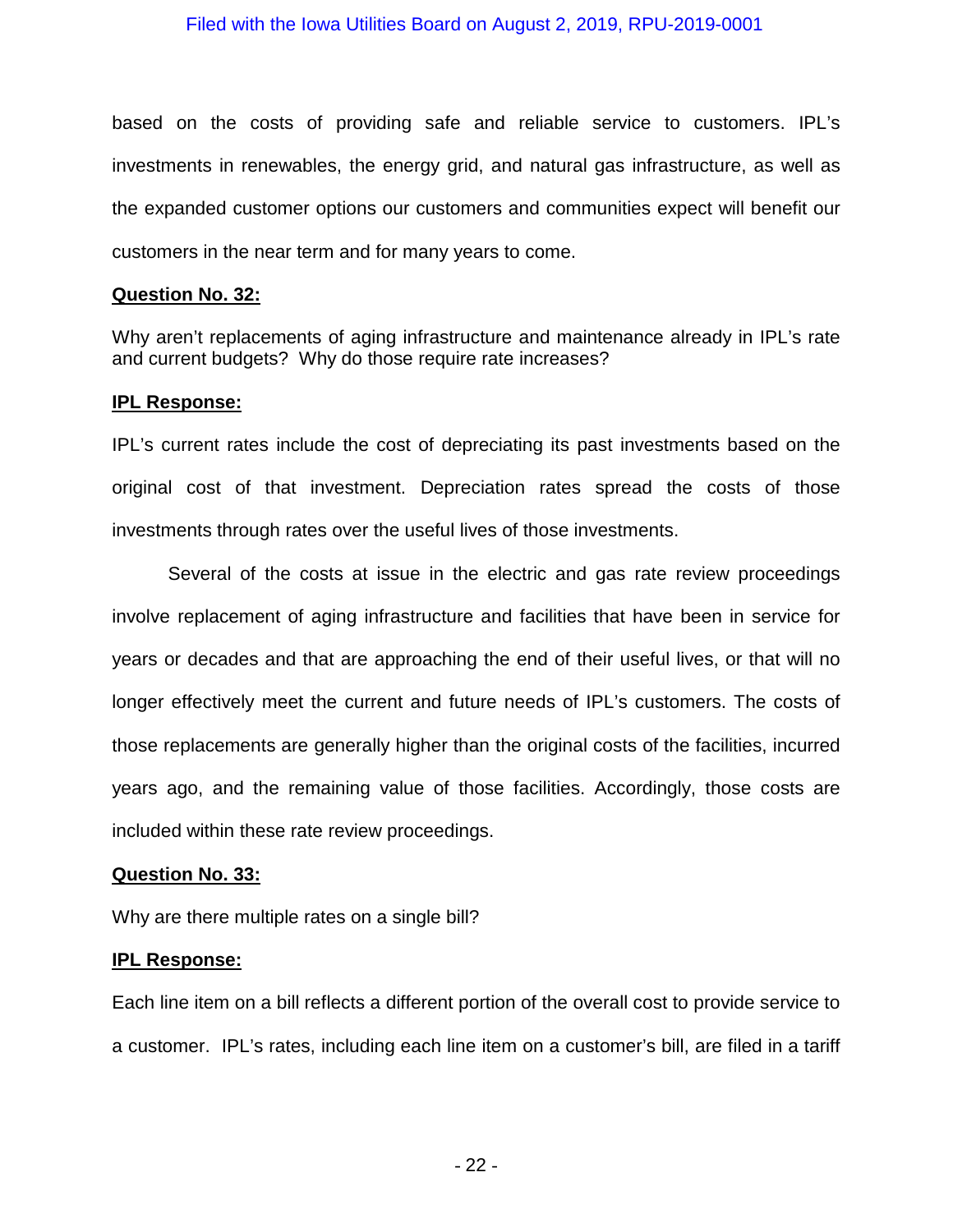subject to review and approval by the Board. A detailed breakdown of the bill is available online:

[https://www.alliantenergy.com/CustomerService/MyAccount/UnderstandingYourBill.](https://www.alliantenergy.com/CustomerService/MyAccount/UnderstandingYourBill)

Customers with questions can also call our service team at 1-800-ALLIANT (1-800-255-

4268).

## **Question No. 34:**

Is IPL allowed to use its unregulated affiliates to provide services to its regulated utilities? How are consumers protected in such situations?

## **IPL Response:**

Yes. Iowa Code sections 476.71-476.75 govern transactions between a public utility, such as IPL, and its affiliates. The legislative intent in enacting these requirements was to ensure that a public utility does not "directly or indirectly include in regulated rates or charges any costs or expenses of an affiliate engaged in any business other than that of utility business unless the affiliate provides goods or services to the public utility. The costs that are included should be reasonably necessary and appropriate for utility business." Iowa Code § 476.71. These provisions require IPL to file information about its affiliate transactions with the Board. These provisions also authorize the Board to conduct audits of such transactions and to require IPL to establish the reasonableness of the payment or compensation to an affiliate.

# **Question No. 35:**

If the rate increase isn't approved in full, what upgrades or services is IPL going to cut?

# **IPL Response:**

IPL is committed to providing safe, reliable and affordable service to the communities it serves. IPL has not determined the impact on the programs or services provided to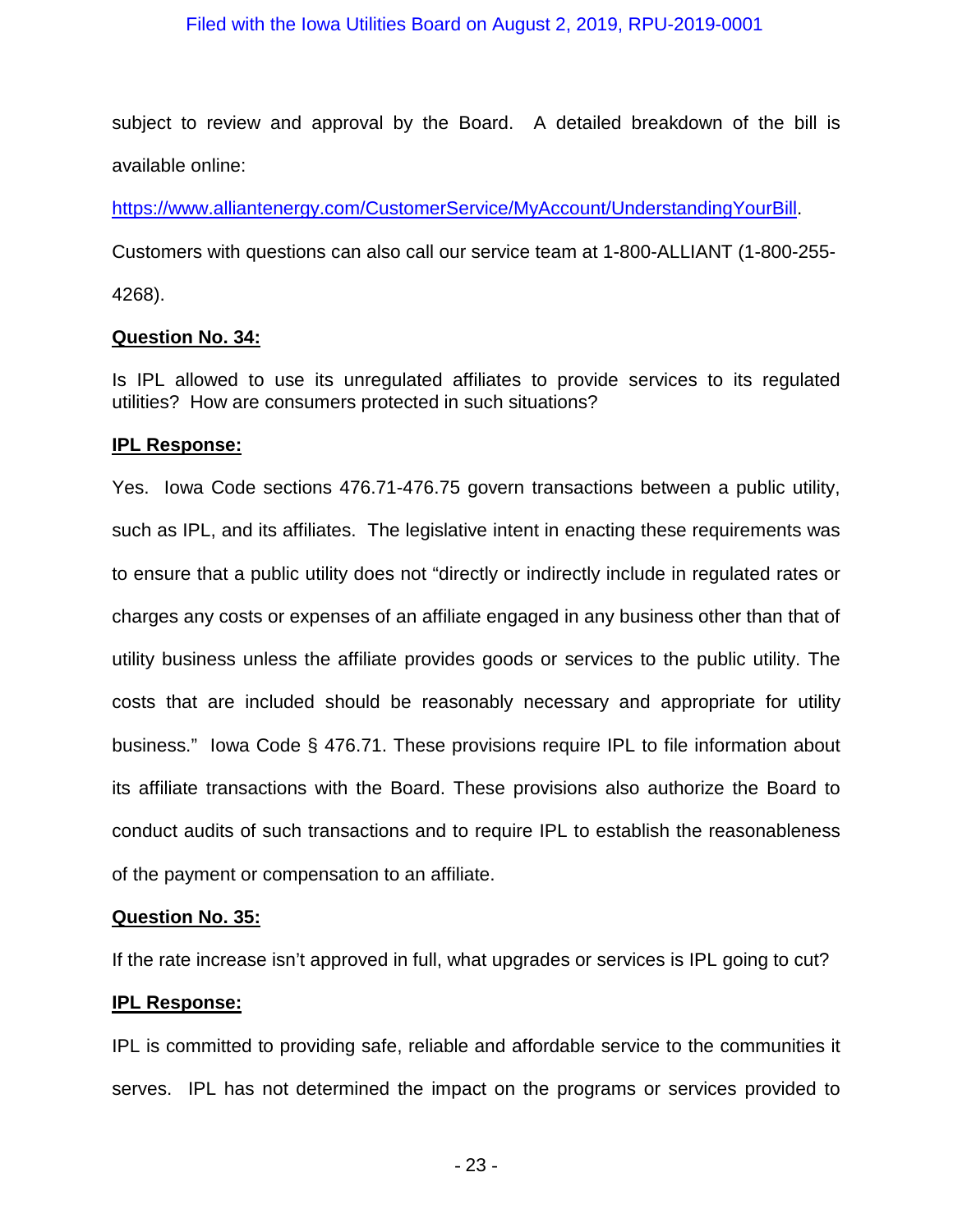customers that would result from approval of a revenue requirement lower than that requested by IPL in the respective electric and gas rate review proceedings.

## **Question No. 36:**

Could IPL have used fiber optic cable already in place from other companies instead of laying its own fiber?

# **IPL Response:**

IPL has carefully evaluated various options for meeting the increasing communication needs on its grid and determined that the communications system serving IPL's customers was insufficient to support a modern grid. Alliant Energy's strategic analysis recommended a combination of fiber optic and wireless information technology solutions to reduce long-term costs, enhance security, and improve service and reliability. IPL considered continued use of leased communications lines, but found that doing so would result in IPL continuing to be exposed to decisions by the third-party owners of that communications network and infrastructure, who may not always be responsive to IPL's timelines for emergency response or IPL's need for sufficient bandwidth to accommodate the needs of IPL's customers.

# **Question No. 37:**

What had IPL done to improve the grid?

# **IPL Response:**

IPL has improved and is proposing to further improve the grid in several respects. At a high level, IPL's current and planned investments in its distribution system will benefit IPL's customers by ensuring a safe, reliable, and flexible supply of affordable energy. These investments fall into two categories: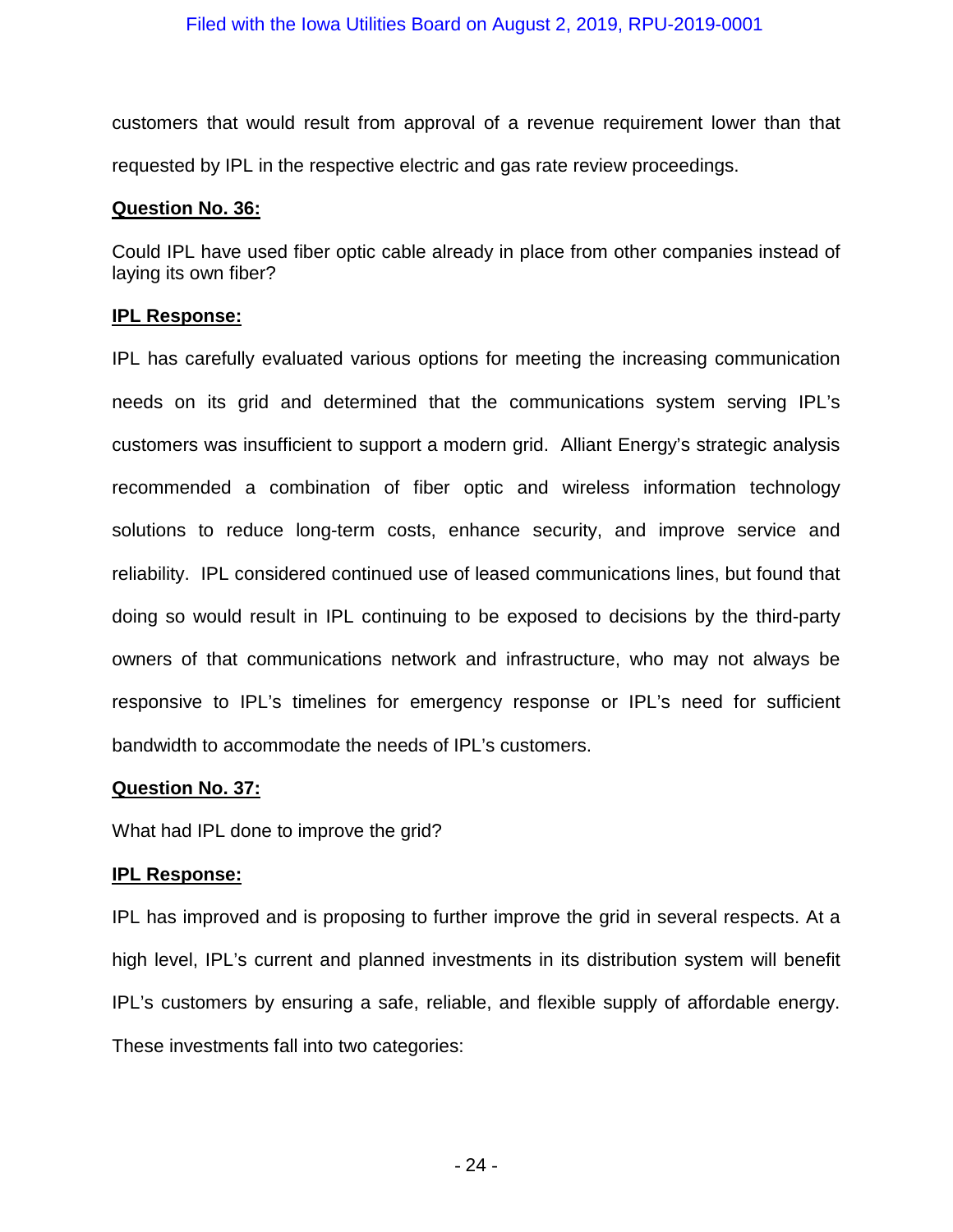- 1) base distribution system investments like life extension of current distribution lines and other equipment, projects to improve reliability, and voltage upgrade investments that serve as the backbone of the grid; and
- 2) grid modernization projects that will further improve reliability and give IPL's customers more energy choices and more control over their energy usage, including the deployment of smart grid assets that reduce outages, an advance distribution management system (ADMS) to support operation of those smart grid assets and to enable and integrate more distributed energy resources (DER) (like rooftop solar and battery storage) on the grid, and a high bandwidth fiber network that will speed communications between IPL's grid assets and the ADMS.

These improvement efforts will maintain or further improve its system reliability and have positive impacts for IPL's customers. In addition, with respect to grid modernization investments, IPL's investments in new technology will provide a foundation for a modern energy grid where IPL can respond more quickly to outages, accommodate the growing demand for electric vehicles, take advantage of advances in DER technology like utility-scale battery storage and customer-owned distributed generation, and leverage the benefits and data of IPL's deployment of AMI. Combined with basic investment in IPL's distribution system, these grid modernization projects will allow IPL to offer our customers more energy options and will result in efficiencies that can, over time, help control customer costs.

#### **Question No. 38:**

Is the rate increase a one-year increase or an ongoing every year increase?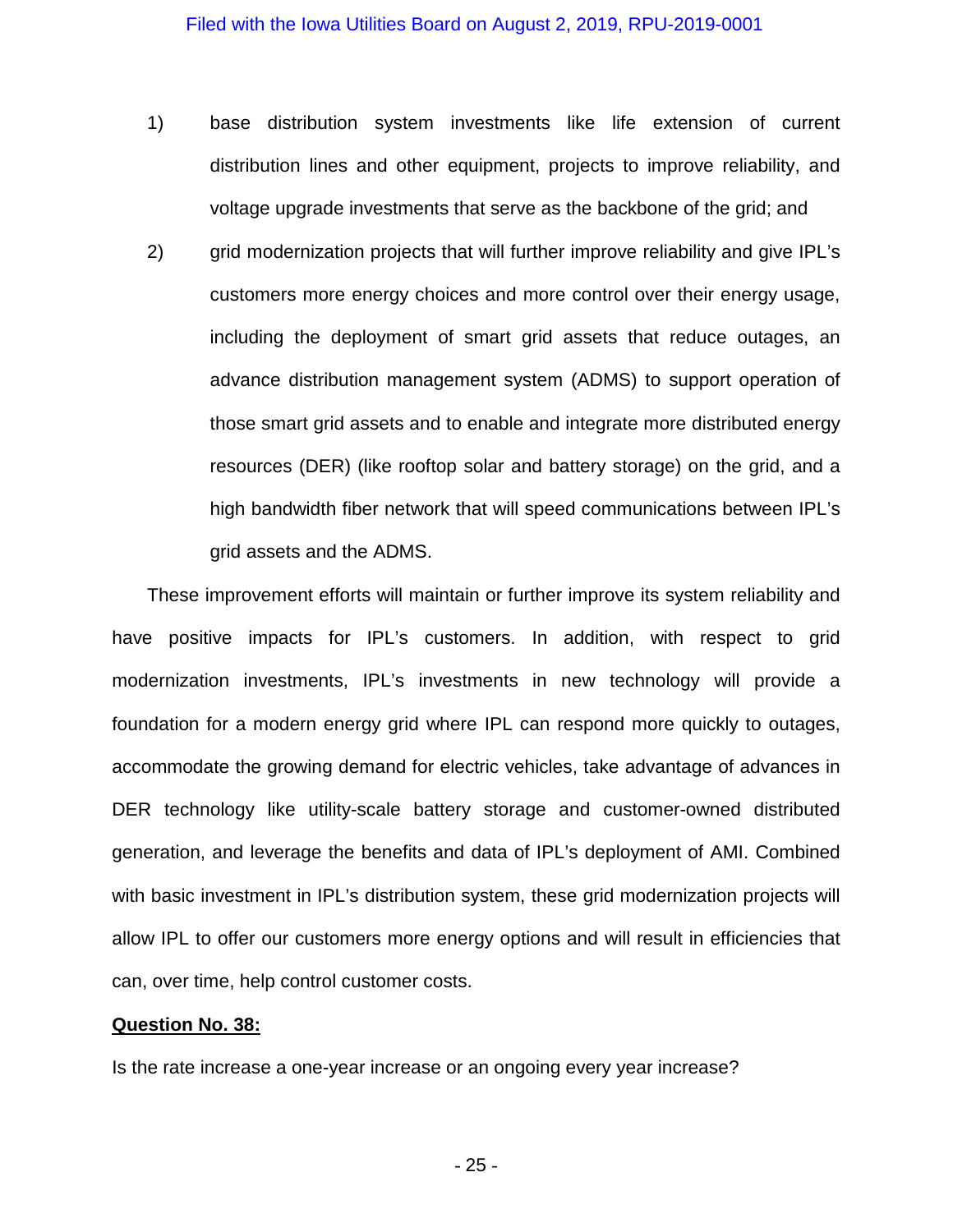## **IPL Response:**

After a thorough review of IPL's request, the Board will establish final electric and natural gas base rates. In addition to setting base rates, the Board will also determine when the final base rates will become effective. After final rates are established, the base rates cannot be increased without Board approval. While the bases rates will not further change from year to year, customer bills will be adjusted through riders approved by the Board for energy costs, energy efficiency costs, transmission costs, and, as proposed by IPL, the RER.

## **Question No. 39:**

Has IPL studied any secondary effects of the rate increase, such as lost jobs, foreclosures, or similar impacts on affected customers? If so, what did the analysis show?

## **IPL Response:**

IPL did not perform the types of studies mentioned in the question, but IPL is committed to providing the reliable, affordable and increasingly clean energy our customers and communities expect. IPL carefully and strategically balances the changing preferences of our customers with the resources we have today and those our customers will expect in the future.

# **Question No. 40:**

In the Decorah customer comment meeting, several people referred to a study performed by Cencentric Energy Advisors on IPL's behalf that represented IPL's rates were projected to increase at a rate of 1% per year for the next six years. Please provide a copy of Concentric's study and any updates. How do you respond to your customers' comments regarding the Concentric study?

## **IPL Response:**

IPL provides safe, reliable and affordable electric and natural gas service to more than

700 communities throughout the State of Iowa. In 2018, the citizens of the City of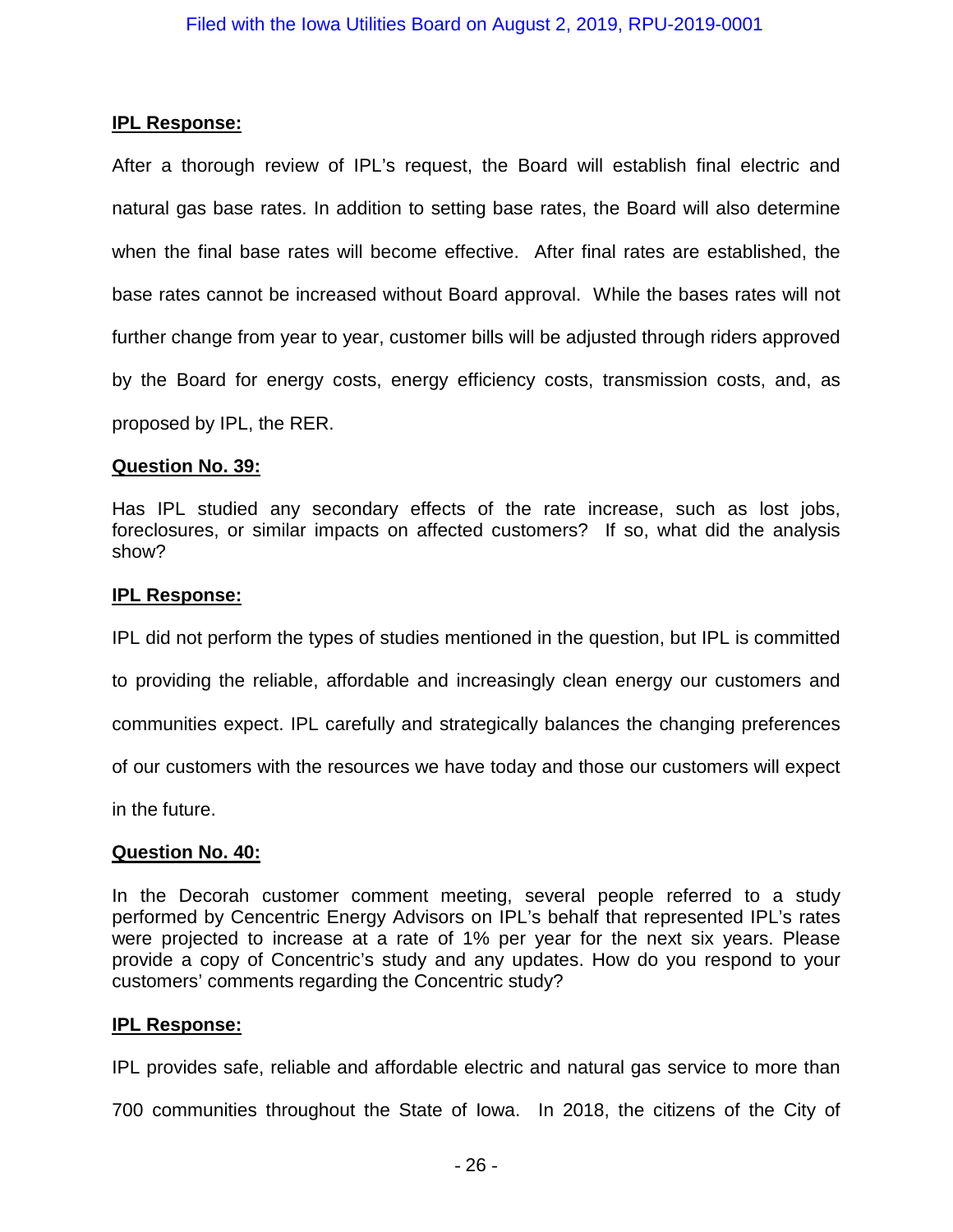Decorah (Decorah) considered a referendum to form a municipal electric utility pursuant to Iowa Code § 476.23. A majority of the citizens of Decorah ultimately voted against the referendum, which did not pass. To assist IPL customers in evaluating the cost of a municipal utility comparted to the service IPL already provides, IPL contracted with Concentric Energy Advisors to perform an independent, third-party preliminary feasibility study. The Concentric preliminary feasibility study found that it would cost Decorah approximately \$50 million to provide the same level of service IPL currently provides. Concentric's study further found that a Decorah municipal utility would cost Decorah's citizens approximately 30 percent more than continuing to receive service from IPL, to afford to acquire the system and provide the same level of service that IPL provided at that time.

As an independent third party, Concentric made reasoned projections about both IPL's rates and rates that would be offered by a Decorah municipal utility based largely on publicly available data, which the Concentric study noted was informed by Concentric's "analysis of Midwestern rate case frequency and magnitude." The information and assumptions in Concentric's study were based on this information and, as an independent third party, the Concentric study specifically notes that "[n]othing in this Preliminary Feasibility Study is intended, nor shall be construed, to be information, admissions, statements, assumptions, opinions, positions, or conclusions made or provided by or on behalf of Alliant."

In 2019, IPL contracted with Concentric to update its feasibility study to include the rate increase request filed with the Iowa Utilities Board in March 2019, as well as the benefits from the development of IPL's wind projects. The updated analysis by

- 27 -